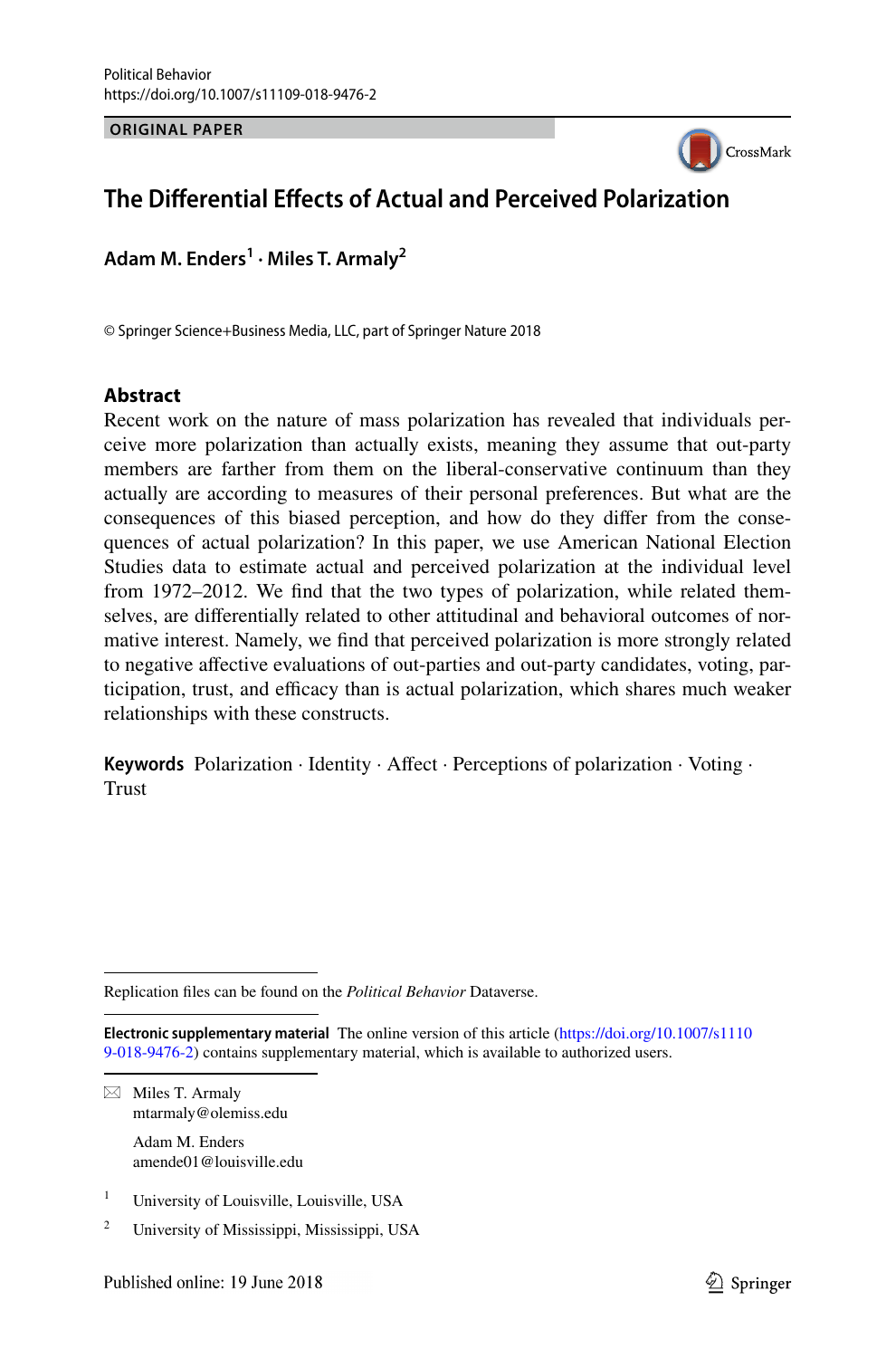## **Introduction**

Polarization—the idea that there is a widening gulf on attitudes about various political issues and stimuli between groups in the American mass public—has received great attention in recent decades (Abramowitz and Saunders [2008;](#page-22-0) DiMaggio et al. [1996;](#page-23-0) Fiorina and Abrams [2008](#page-23-1)). Though attitudes about public policy issues served as an intuitive starting point for investigations of mass polarization, recent work has uncovered much sharper divisions between partisans and ideologues along more afective, emotional grounds. Where the level of mass polarization with respect to attitudes about political issues is debatable (Abramowitz and Saunders [2008;](#page-22-0) Fiorina and Abrams [2008\)](#page-23-1), such evidence with respect to feelings about political candidates, parties, and groups—the central objects of the political world—is indisputable (Iyengar et al. [2012](#page-23-2); Iyengar and Westwood [2015](#page-23-3); Mason [2015\)](#page-23-4). A presumed source of this affective polarization—a distinct, though related, "layer" of polarization—is peoples' perceptions about the conceptual distance between the parties and candidates.

Like afective polarization, the perception of polarization between parties and candidates is widespread and growing (Ahler [2014;](#page-22-1) Westfall et al. [2015](#page-24-0)). These perceptions need not be—and, indeed, are in actuality not—accurate. Yet, the presumed consequences are great. While Ahler ([2014\)](#page-22-1) and Westfall and colleagues ([2015\)](#page-24-0) have provided some evidence for the consequences of perceived polarization at the aggregate level, we know very little about the consequences of perceptions of polarization for individuals' orientations toward the government or other types of polarization. Moreover, it is unclear how the consequences of perceived polarization might difer from those associated with actual polarization. Because perceptions are inherently social, we expect that merely perceiving large diferences between the parties, regardless of the true—and to some individuals, unknown—state of affairs, can lead to greater affective or symbolic divides between partisans than "true" polarization might. In this sense, "false" or "misinformed" conceptualizations of polarization may be more consequential than "true" polarization, regardless of whether it exists.

In this paper, we take a frst step toward empirically addressing these concerns. Using the American National Election Studies cumulative fle data from 1972–2012, we construct unique individual-level measures of perceived and actual polarization that allow for valid comparisons of both constructs across time. We employ these measures to investigate three sets of relationships: (1) the diferential individual-level correlates of perceived and actual polarization, (2) the diferential consequences of perceived and actual polarization for orientations toward the government and participation in the political process, and (3) the relationship between the two types of polarization and afective evaluations of the parties, candidates, and ideological groups. While perceived polarization has risen more sharply over time than has actual polarization, the efects of these two constructs are fairly similar when it comes to efficacy. Perceived polarization is, however, more strongly related to self-reported voting, participation, trust in government, and the sharp divisions in the afective evaluations of political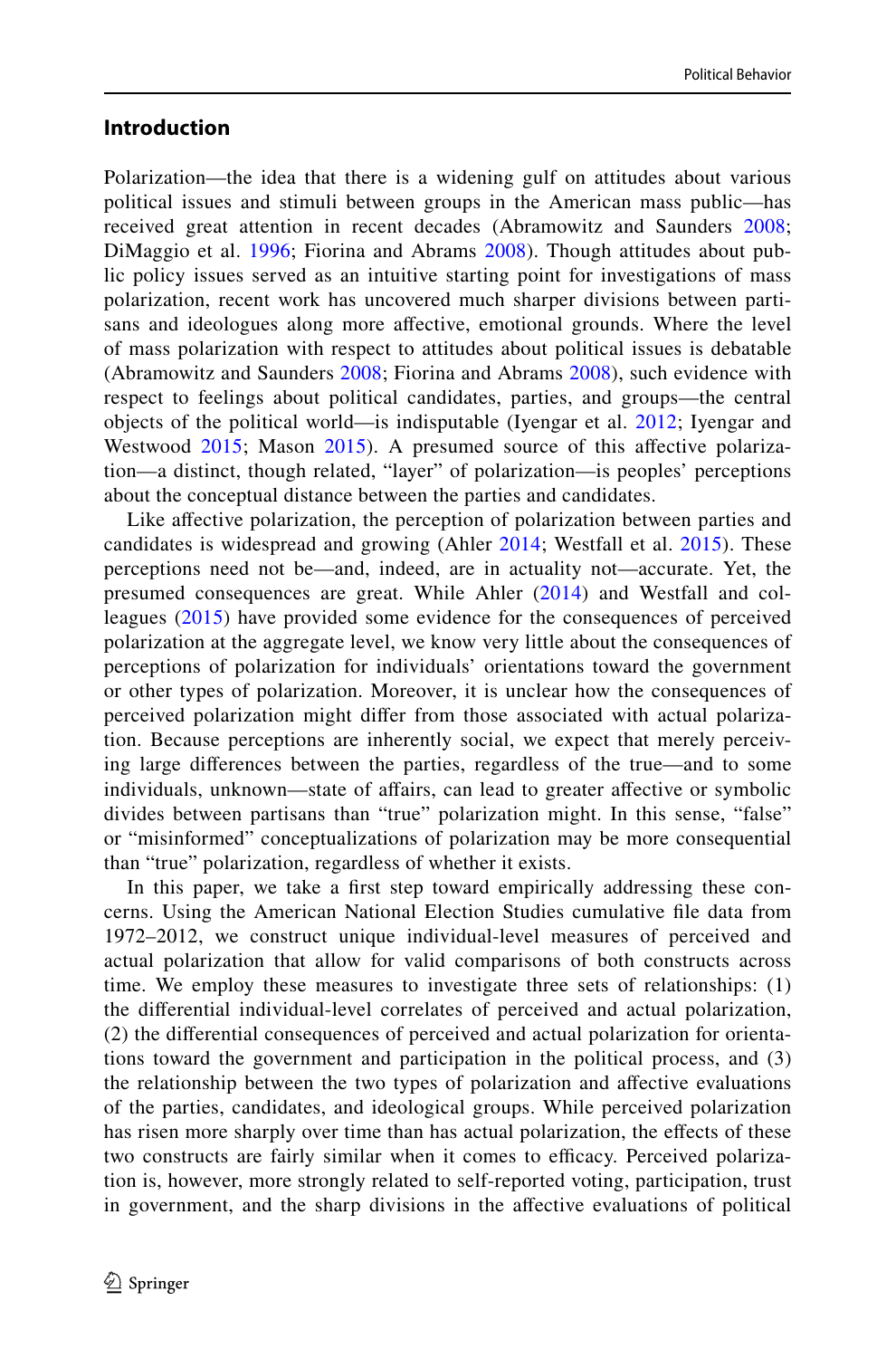objects—a particularly salient fnding given the growth, reach, and implications of afective polarization. Taken together, our fndings suggest that while perceptions of intense polarization do not disenchant people with the political process so much so that they stop participating or voting, such perceptions are strongly related to the afective reactions to political stimuli that serve as the basis for afective political divides.

#### **Background**

Although some debate persists as to whether the American public is polarized on matters of policy (e.g., Abramowitz and Saunders [2008;](#page-22-0) Fiorina and Abrams [2008\)](#page-23-1), there is relatively broad consensus that individuals and groups are polarized *afectively*. In other words, while there is occasional convergence on issue attitudes across partisan and ideological lines, there is widespread divergence between partisans and ideologues when it comes to afective evaluations of the parties and candidates (e.g., Huddy et al. [2015;](#page-23-5) Mason [2015](#page-23-4); Suhay [2015\)](#page-24-1). In particular, individuals harbor loathsome feelings toward members of the out-group; these attitudes infuence judgments as presumably apolitical as one's willingness to ofer a counter-partisan employment (Iyengar et al. [2012](#page-23-2); Iyengar and Westwood [2015](#page-23-3)).

Although in-group attachments do not *require* hostility toward out-groups (Allport [1954](#page-22-2)), group confict has increased the afective disagreement between those with disparate social identities over time (Iyengar et al. [2012;](#page-23-2) Mason [2015;](#page-23-4) Tajfel and Turner [1979\)](#page-24-2). For instance, individuals who identify with a party are likely to hold negative views of members of the other party, such that co-partisans are believed to exhibit positive socio-political traits (e.g., patriotism) while counter-partisans are not (Iyengar et al. [2012\)](#page-23-2). Moreover, in-group peers ofer approval when one bucks out-group norms and shames them for conformity (Suhay [2015\)](#page-24-1).

While the impacts of afective polarization are myriad, these inter-group biases are not always based in fact and the extremity with which people hold polarized beliefs—both afective and issue-based—is often a function of "false" perceptions (e.g., Goel et al. [2010](#page-23-6); Kenyon [2014](#page-23-7)). As many social psychologists have demonstrated (e.g., Pronin et al. [2002](#page-23-8)), people overestimate the extent to which opposing groups disagree. For example, individuals perceive greater dissimilarity on afrmative action preferences than truly exists (Sherman et al. [2003](#page-24-3)). Simply put, "Americans perceive more polarization...than actually exists" (Levendusky and Malhotra [2016b](#page-23-9), p. 378).

Yet, these (false) perceptions are far from harmless; the social world is based on perceptions, and it is these perceptions that individuals act on. More tangibly, there is some evidence that perceptions of polarization are related to participation in campaign activities and issue attitude extremity (Westfall et al. [2015\)](#page-24-0). Beyond these limited findings, we know very little about the effect of perceptions of polarization when it comes to other political behaviors, attitudes, and orientations of normative and empirical interest. It is also not entirely clear what the role of perceived polarization is when simultaneously considering true levels of polarization. Should one high in actual polarization accurately perceive herself to be distant from her out-group,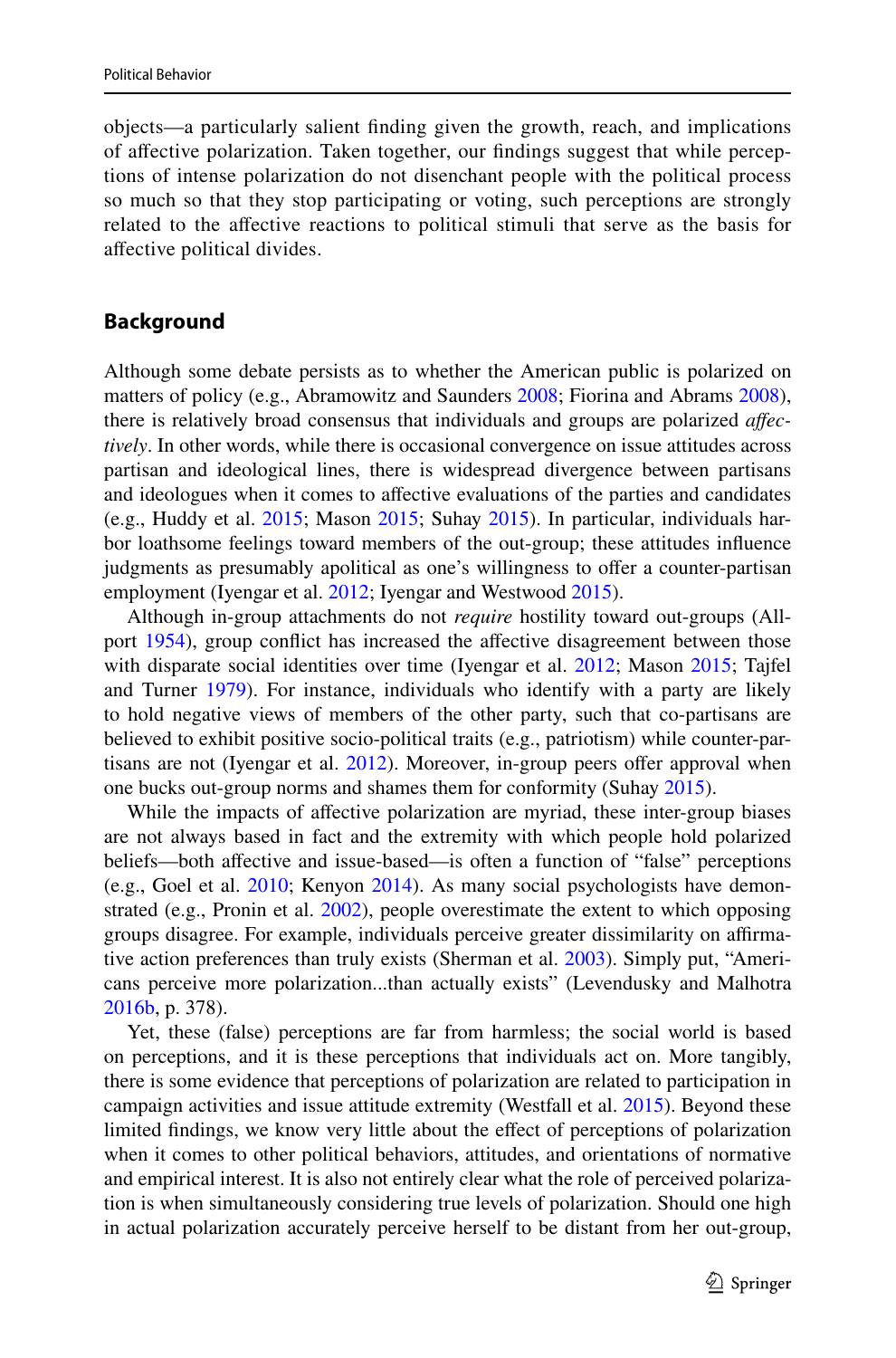actual disagreement may motivate certain behaviors and evaluations. Conversely, if one's actual level of disagreement is not in alignment with her perceived level of disagreement, it is not clear which variant of polarization would motivate behaviors and evaluations, or whether their efects would difer to an appreciable degree. Finally, if one is aware of her true level of distance from the out-party, but receives some beneft—perhaps expressive benefts—from communicating or perceiving a greater divide, actual and perceived polarization may relate to activities and orientations of interest in notably diferent ways.

As Levendusky and Malhotra [\(2016b](#page-23-9)) note, "False polarization is the diference between two quantities: (1) the distance between the perceived positions of Group A and Group B; and (2) the distance between the *actual* positions of Group A and Group B." While Westfall et al. [\(2015](#page-24-0)) demonstrate that perceiving greater polarization between Republicans and Democrats and between the parties' presidential candidates infuences several behaviors (e.g., voting, donating money, etc.), the second quantity Levendusky and Malhotra [\(2016b](#page-23-9)) reference has received fairly little attention, and almost no attention with respect to perceived polarization, specifcally. Here, we propose an important variant of the second quantity, one where we estimate the distance between an individual in Group A and the average position of members of Group B. We believe that appropriately accounting for the degree to which one is truly deviant from his or her out-group is an important consideration when investigating the impact—especially the negative impact—of perceptions of distance from one's out-group.

#### **Individual‑Level Polarization**

Rather than attempting to determine which components are true or false with respect to any type of polarization, we consider two types of individual orientations toward members of the out-party: one perceptual and one based on diferences between an individual's preference and the out-group's preference. By measuring individual perceived and actual polarization, we are able to gain a tighter grip on where individuals ft themselves into the ill-defned conceptual space in which perceived and actual positions of political objects are arrayed. While it is important to note whether individuals perceive great distances between the parties and candidates, it is even more revealing if they consider *themselves* to be substantially distant from the out-party and its representatives. This is an important development over previous research on perceived polarization. Where other work assumes that the perceived distance between the two parties may translate into individual-level outcomes (or, lack thereof), such outcomes can actually be tested with respect to the individuals' perceived distance between their self and members of the out-party. Since individuals are revealing where they reside along the ideological dimension, and then orienting the out-party along the same dimension *after* they have anchored themselves, we know this distance is innately meaningful in some sense. Indeed, this measure of polarization has the beneft of necessarily being "true"—it is indicative not only of how the individual has structured the political world for herself, but how she fts herself into that world.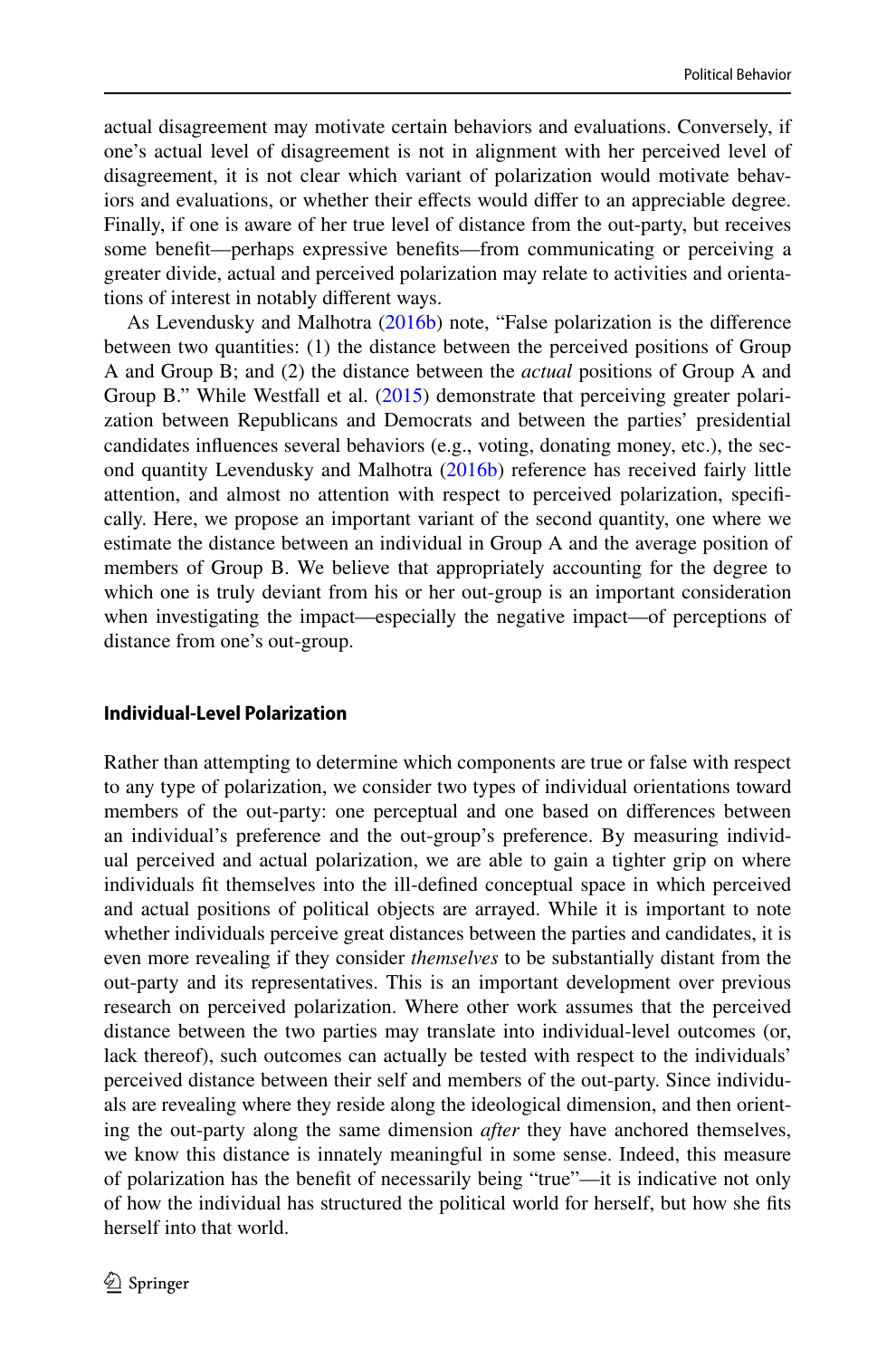

<span id="page-4-0"></span>**Fig. 1** Government spending and services policy space with a democratic respondent's personal policy preference and their perception of the republican party's policy preference

Similarly, the foundation of any measure of actual polarization should be the individual. How diferent are the conceptual positions of individual Democrats visà-vis Republicans, and vice versa? Using the leverage gained by anchoring measures of both types of polarization to the individual, we are able to construct individuallevel measures of polarization. And, these measures are comparable and capable of revealing the diferential efects of individual's orientations toward diferent objects in the political world on their orientations toward the government, involvement in politics, and afective evaluations of political candidates, parties, and groups. It is to formalizing these measures to which we turn in the following section.

# **Data and Analytical Strategy**

In order to explore the diferential efects of perceived and actual polarization, we require data containing both individuals' personal preferences and attitudes, and the preferences of the out-party as perceived by those same individuals. The ANES Cumulative File, particularly the data collected from 1972 to 2012, is suitable for this purpose. We rely primarily on seven-point issue attitude questions since respondents were asked to place themselves and the Democratic and Republican Party on a scale ranging from the most conservative policy preferences to the most liberal ones. To construct our measure of perceived polarization, we frst calculated the absolute value of the diference between an individual's placement along the issue attitude scale and their placement of the party with which they do not afliate. Consider Fig. [1](#page-4-0) for an example.

The policy space is defned by attitudes—along a single seven-point liberal-conservative continuum—about the preferred level of government spending and services. A "1" denotes the most liberal position one could take, a "7" denotes the most conservative position one could take, and a "4" denotes a moderate position. Individual *I*, who happens to identify with the Democratic Party (hence the *D* subscript), places herself at a moderately liberal position on the government spending and services scale, 3. The same Individual  $I_D$  places the Republican Party,  $P_R$ , at a very conservative position on the scale, 6. The absolute value of the diference between individual  $I_D$ 's position and her perception of the Republican Party's position,  $P_R$ , is  $|3 - 6| = 3$ . This operation is repeated for issues scales probing respondents'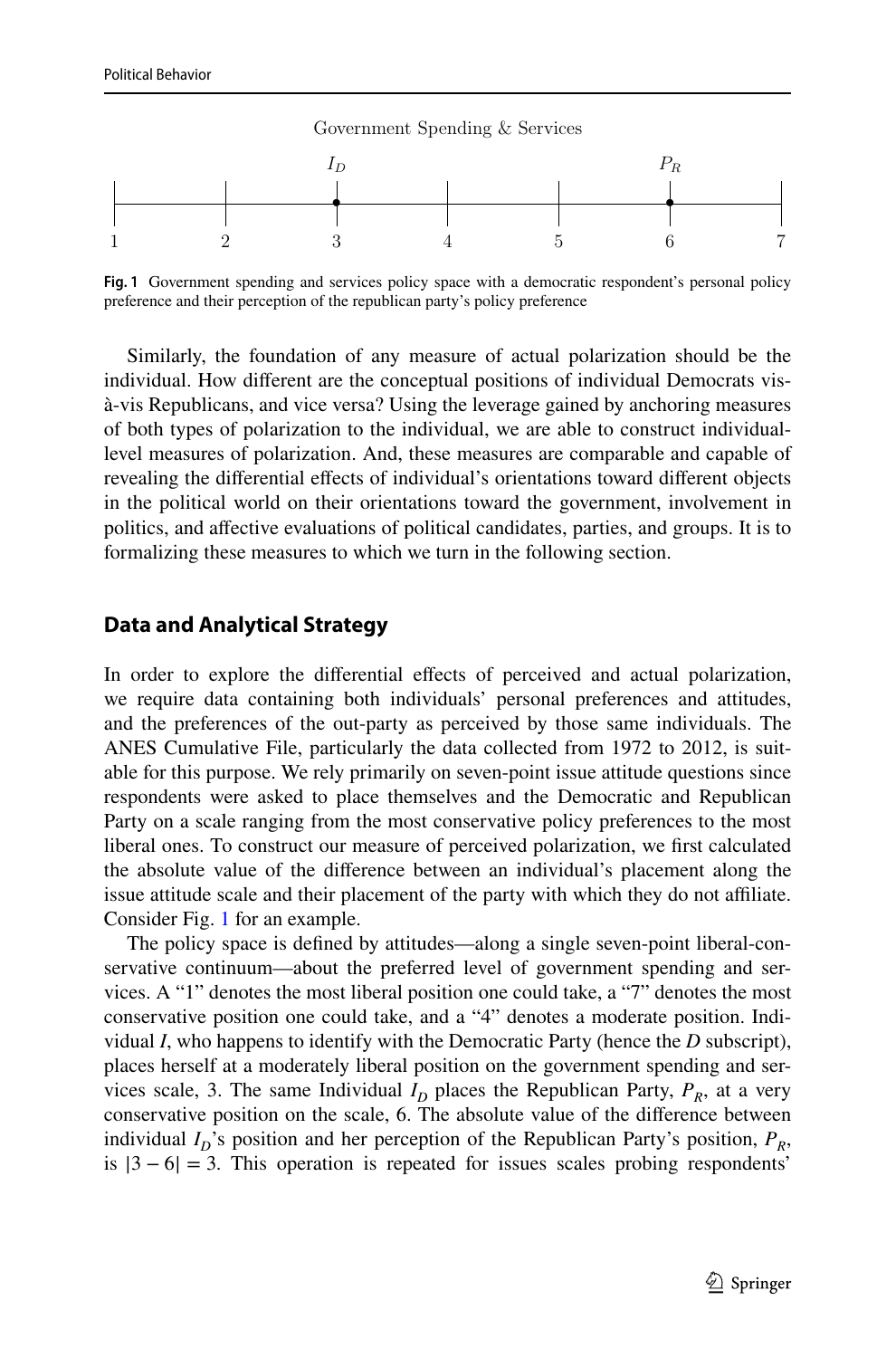attitudes about aid to blacks and other minorities, government guaranteed jobs and standard of living, defense spending, and party and candidate positions along the liberal-conservative ideological continuum.<sup>[1](#page-5-0)</sup> All issue questions allow for seven response options and all are balanced. The least amount of polarization one could perceive is none at all. This would be refected in a perceived polarization score for that issue of 0—the respondent places herself at the exact same position as she places the out-party. The maximum polarization one could perceive would result in a score of 6. In this instance, the respondent would need to place herself and the outparty and completely opposite poles along the scale.

After carrying this operation out over all four policy questions and the ideological self-identifcation items (for out-party and out-candidate), the items were combined to form a measure of average perceived polarization across all issue domains and ideology. Though our measure of perceived polarization follows that developed by Westfall and colleagues [\(2015](#page-24-0)) in some ways, it is distinct in two important ways. First, we measure *individual-level* perceptions. Perceived polarization is determined by individuals' own orientation to the perceived orientation of the out-party, rather that the perceived diference between the parties. In other words, our measure captures perceived distance between the individual and the out-party, whereas Westfall et al. only capture perceived diferences between the parties and party candidates. Though both approaches tell us something about how individuals perceive the parties with respect to the current political landscape, our measure emphasizes individuals' orientations toward groups who difer from them when it comes to partisanship and ideology, rather than a more abstract perception of the orientation of the parties with respect to each other.

We also take a diferent approach to combining these individual measures of perceived polarization into a single, more reliable measure. Rather than merely summing these values as Westfall et al.  $(2015)$  $(2015)$  do, we factor analyze them such that contribution of the perceived polarization scores for a given item were allowed to vary by policy. In other words, where Westfall et al. ([2015\)](#page-24-0) create their perceived polarization scale by averaging across issues, we created a *weighted* sum where the weights were determined using a confrmatory factor analysis model. This approach also allows us to constrain the individual perceived polarization items to a single scale across time. $2$ 

Coincidentally, the exploratory factor analyses conducted before the confrmatory ones were estimated confrmed the unidimensionality of the perceived polarization scale, a property only assumed in previous work. This property is rather important

<span id="page-5-0"></span><sup>&</sup>lt;sup>1</sup> We use these issues because they are available in each year of our analysis.

<span id="page-5-1"></span><sup>&</sup>lt;sup>2</sup> Because a latent variable lacks an inherent metric, one of the observed variables must be used to scale the latent variables. Since the perceived and actual ideological identifcation items were available across all surveys, we use those items to scale the perceived and actual polarization latent variables. That is, we constrain those factor loadings to equal 1 across all years. We also constrained the constants for the ideological identification items across years to the 1972 constants for those items. The combination of these two constraints allows for estimation of the perceived and actual polarization scales on the same metric across years. In other words, loadings of observed variables and levels of the latent variables—perceived and actual polarization—can both be compared across time.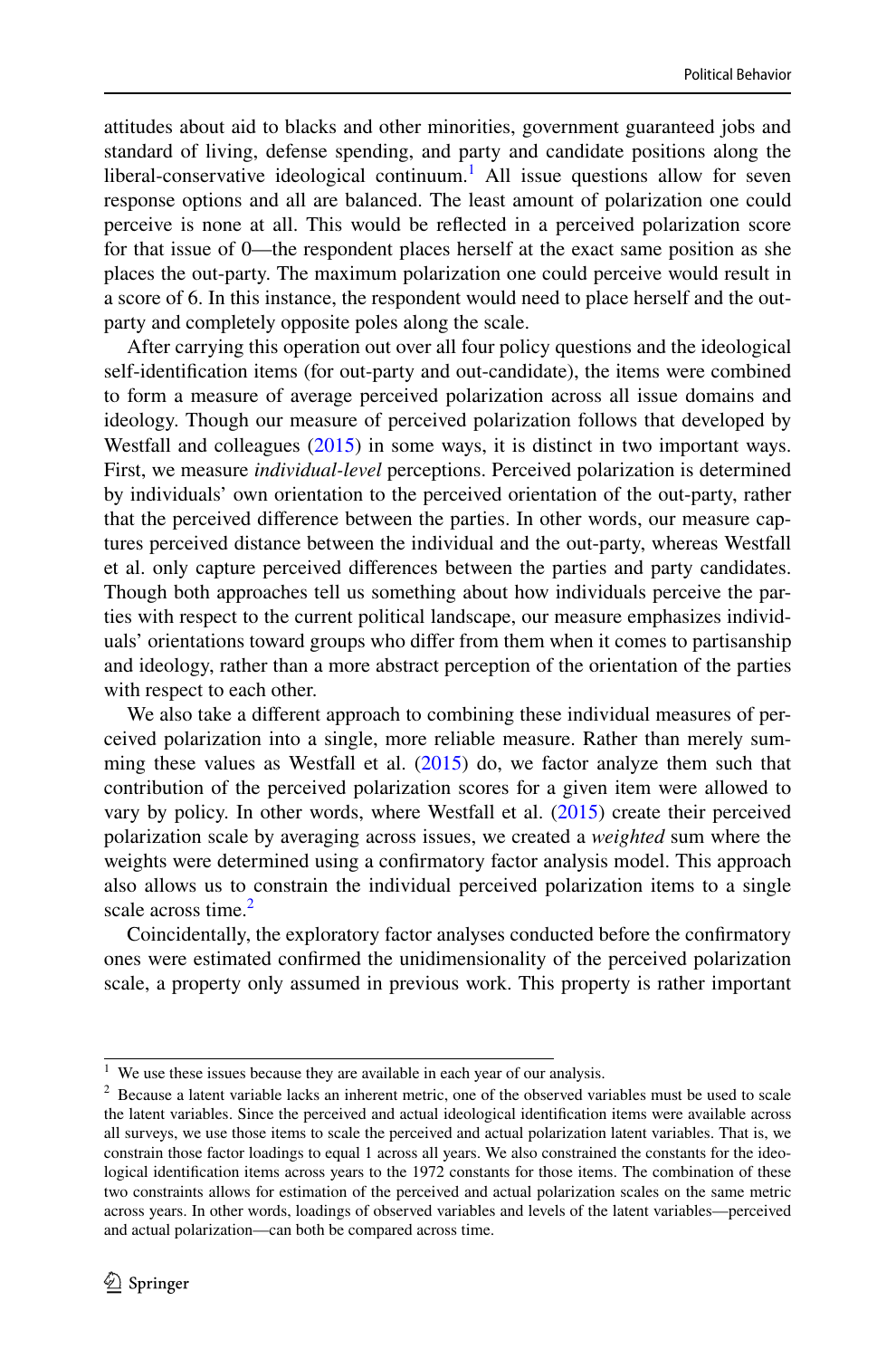to the validity of our measurement strategy, since our measure of perceived polarization is anchored to the individual. That variance across the individual-oriented indicators of perceived polarization is so cleanly explained by a single latent factor suggests that individuals orient themselves and the parties along a single conceptual continuum in very similar ways. This is particularly striking given the large number of individuals and years across which this analysis was conducted. We would expect, especially given low levels of interest in and knowledge about politics, that these indicators might occupy a higher dimensional space. Rather, it appears that people do, in fact, orient a substantial proportion of the political world along a single left-right dimension. $3$ 

Although some suggest that individuals may be considering political elites when placing the parties in policy space, which would merely demonstrate that they accurately perceive elites to be polarized and can refect the "disconnect" between the masses and elites (Fiorina and Levendusky [2006](#page-23-10); Levendusky and Malhotra [2016b](#page-23-9)), we believe this concern can be assuaged. First, Westfall et al. [\(2012](#page-24-4)) demonstrate that people are indeed thinking about "parties" in terms of those in the electorate by whom the party is comprised. That is, individuals are thinking of their fellow citizens when asked to place the Republican and Democratic parties. Additionally, Levendusky and Malhotra ([2016b\)](#page-23-9) show levels of perceived polarization similar to those demonstrated below when using survey items designed to invoke a "typical" member of the out-party (i.e., a member of the mass party). Thus, we feel comfortable that our measure of perceived polarization refects how distant one feels from the typical member of her out-party, as opposed to how distant she might feel from the elites in the out-party.[4](#page-6-1)

We employ the same items to construct a measure of actual polarization. Rather than calculate the conceptual distance between individuals' positions along each issue scale and their *perceptions* of the out-party preference, however, we calculate the conceptual distance between individuals' positions and the average position of out-party identifiers.<sup>5</sup> Thus, for individual Democratic Party identifier  $I_D$ , we take

<span id="page-6-0"></span><sup>&</sup>lt;sup>3</sup> See the Supplemental Appendix for more information about the factor models, such as variable factor loadings and the proportion of variance explained by the frst factor.

<span id="page-6-1"></span><sup>4</sup> Still, we admit that our measure of perceived polarization is a potentially liberal one. If people are thinking of the parties as elites, then we might expect that perceived polarization is higher than it would otherwise be if they were thinking of members of the out-party in the electorate. Yet, there is a great deal of evidence that partisans in the electorate are quite socially (indeed, even physically) "distant" from one another. Members of the two parties live in increasingly more homogenous neighborhoods (Bishop [2009](#page-23-11)), decreasingly marry across party lines (Alford et al. [2011\)](#page-22-3), discriminate against each other to a greater extent than they do based on race (Iyengar and Westwood [2015](#page-23-3)), can scarcely agree on where to shop (Chapin [2015](#page-23-12)), and even smell diferences between in- and out-party members (McDermott et al. [2014](#page-23-13))! If all of these seemingly politically unrelated, yet sharp, social divides persist among members of the parties in the electorate, we have little reason to believe that the "true" reference group (i.e., party elites, or party members in the electorate) is of any consequence when it comes to our measure of perceived polarization. Our measure of perceived polarization is but a particular operationalization of social polarization, just like the others mentioned above.

<span id="page-6-2"></span><sup>&</sup>lt;sup>5</sup> As a result of using the average position of the out-party, true Independents are omitted from our analyses. We also constructed the actual polarization measure using the median, rather than mean, out-party identifer as a robustness check. The correlation between this alternative operationalization and the one we employ below is 0.98, and no substantive results from any analysis difers employing the median measure.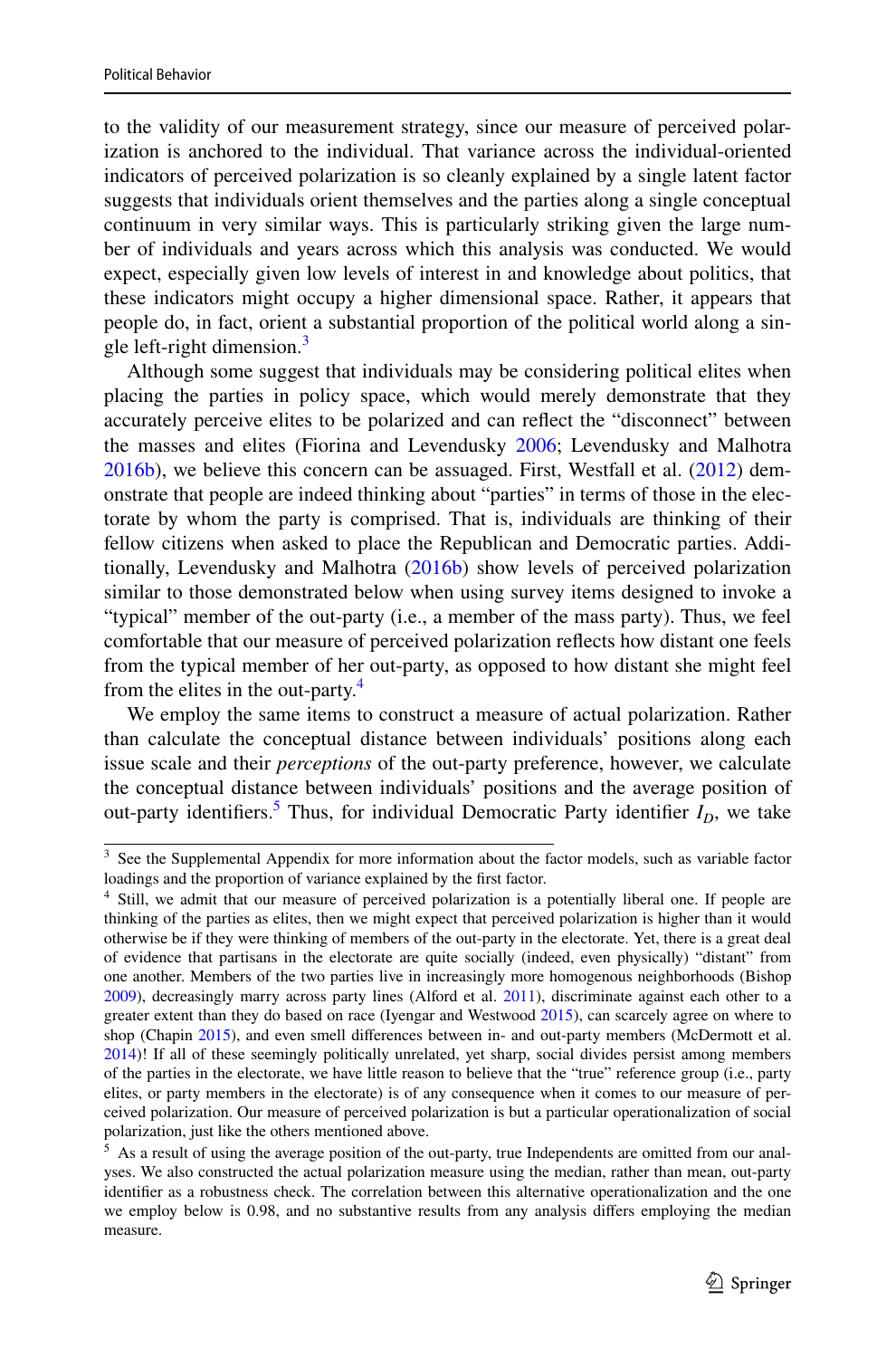the absolute difference between  $I<sub>D</sub>$  and the mean position of all respondents who identifed as Republicans. As with the perceived polarization measure, we carried this operation out across all available issue scales. Since we do not have access to the "true" positions of the candidates, we cannot calculate actual polarization between individuals and the candidates along the ideological identifcation scale; it is therefore omitted. $6$  Once again, we employ a confirmatory factor analytic model to provide a weighted sum of these individual actual polarization items, and constrain them to the same scale across time. The scale is unidimensional, and therefore appropriately represented by a single scale variable.

The distributions of the perceived and actual polarization scores, over the entire 1972–2012 period, are represented via kernel density estimates in Fig. [2.](#page-8-0) They are quite similar in shape with slight positive skews and sharp peaks just below their means. This accords with the modal empirical fnding of some, but not overwhelming, mass polarization (Fiorina and Abrams [2008](#page-23-1)). We take this as additional evidence that the "parties" being considered in the ANES questions are "mass" parties. As Fiorina and Levendusky ([2006,](#page-23-10) p. 58) show, Americans are very aware that there are important diferences between the political parties. To fnd only middling levels of perceived polarization, as we do, would be inconsistent with this awareness if respondents were thinking of elites when placing the parties.

Figure [3](#page-8-1) presents our individual-level perceived and actual polarization scores in aggregate from 1972–2012. In the 1970s, the levels of actual polarization were just about equal with perceived. In the 1980s, perceived polarization began to separate from actual, and the disparity has increased markedly since the 1990s. Where actual polarization has—congruent with plenty of research (e.g., Fiorina and Abrams [2008](#page-23-1); Levendusky and Pope [2011\)](#page-23-14)—increased only very minimally over the 40 year span, perceived polarization has increased approximately 18%—a substantial increase. Thus, since the 1980s, individuals have increasingly perceived greater distances between themselves and the out-party on important issues of the day than actually existed at any given time point. Though we have only recently considered perceptions of polarization, it appears that they have exacerbated the true state of polarization for much of the past 40 years.

Importantly, our measures prove to be distinct from those employed in other research. Where Westfall et al. ([2015,](#page-24-0) p. 149) show general temporal increases in

<span id="page-7-0"></span><sup>6</sup> Though we technically employ measures of both symbolic ideological orientations (ideological selfidentifcations) and operational ideological orientations (issue positions), we have little reason to believe that this infuences our actual and perceived polarization measures. First and foremost, we wish to emphasize that the items scale together very well. Additionally, from a measurement perspective, we are not merely utilizing measures of ideological self-identifcation and issue attitudes. Instead, the individual polarization items are measures of individuals' orientations toward out-party members. Thus, the major source of variance in the items is no longer symbolic or operational ideological concerns, but conceptual distances along a general ideological dimension. Since these distances are presumably—and, in fact, empirically—similar across items, the items are highly correlated and can, therefore, be explained by a single latent factor. Our modeling strategy implies that the idiosyncrasies of a given item are of no concern; indeed, they are treated as measurement error. Rather, our strategy focuses on capturing the average perceived and actual conceptual distances between individuals and out-party members along the liberalconservative ideological dimension.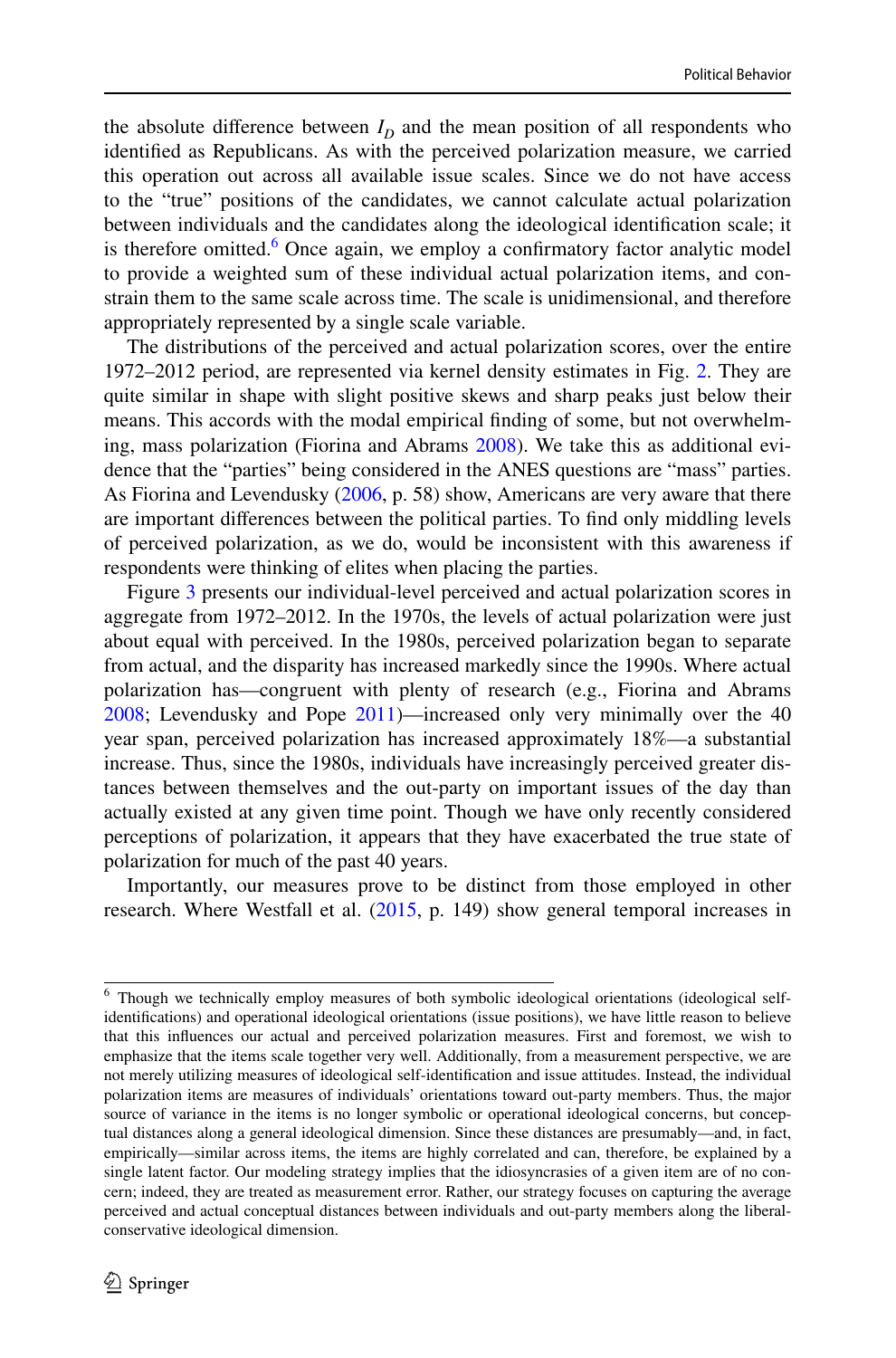

<span id="page-8-0"></span>**Fig. 2** Distributions of perceived and actual polarization scores, pooled from 1972–2012



<span id="page-8-1"></span>**Fig. 3** Aggregate perceived and actual polarization over time, 1972–2012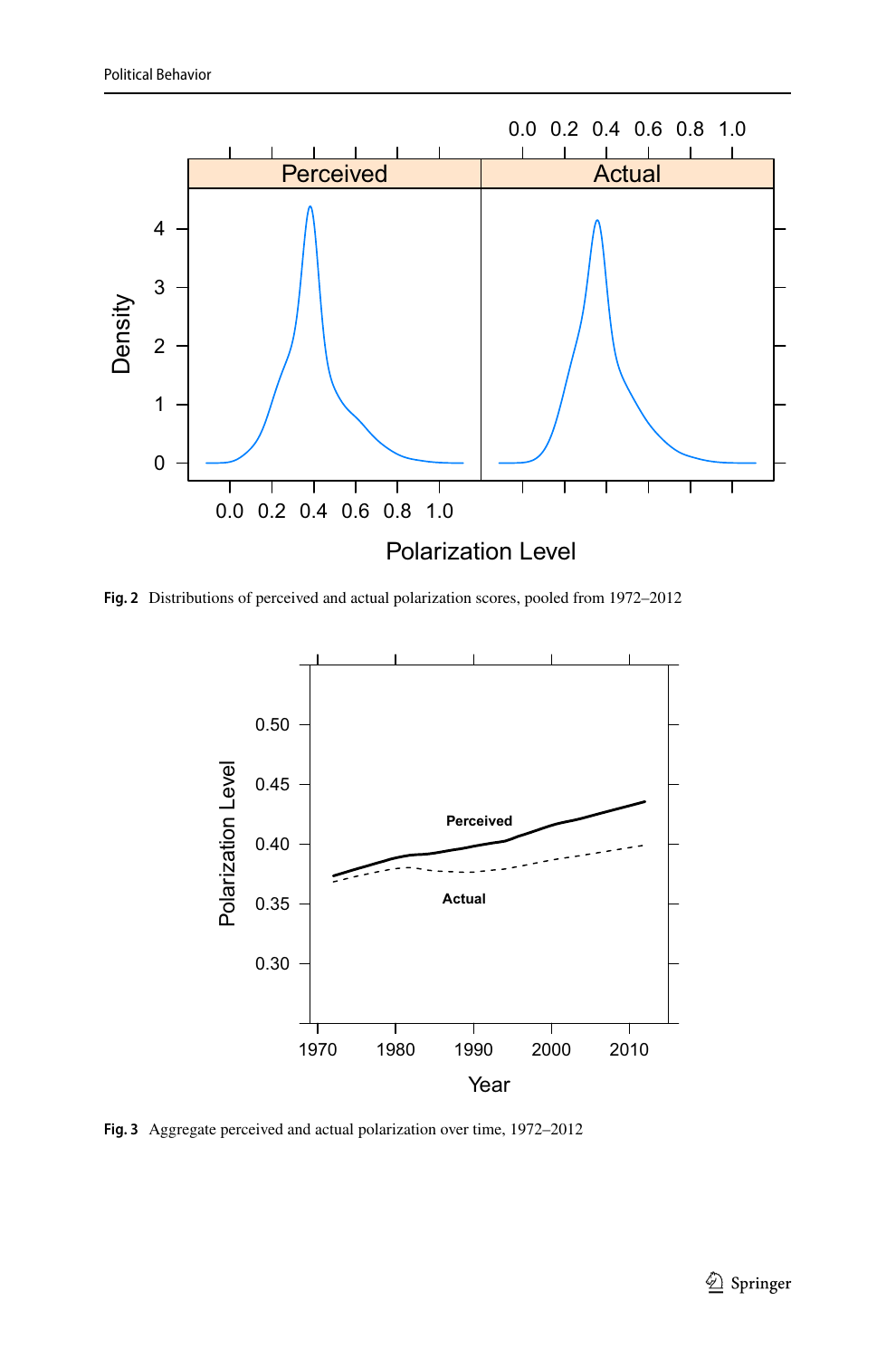perceived and actual polarization that track one another, our measurement strategy shows this to be true only until about 1990, when actual polarization remained relatively static and perceived polarization continued to increase. We argue that this divergence from previous measures is due to using individuals as anchors in the polarization space. That is, we are measuring the diference between one's perception of the out-party and oneself, which allows us to conceptually bridge across the two measures of polarization.

With operationalizations of our key constructs of interest, we turn to an empirical analysis that proceeds in three steps. First, we consider the diferential correlates of perceived and actual polarization. In particular we consider which, and to what extent, fundamental individual characteristics and structural factors such as the strength of partisan and ideological orientations, interest in and knowledge of politics, and elite polarization are diferentially related to the two types of polarization. Second, we consider the potential consequences of perceived and actual polarization for individuals' orientations toward the government and politics. We operationalize general orientations in several ways, including participation in campaign activities, voting, efficacy, and generalized trust in government. Finally, we consider the relationship between issue-based perceived and actual polarization and the afective polarization that has come to most strongly characterize mass political behavior.

Though fairly little is known about the *individual-level* correlates or efects of perceived or actual polarization since polarization is most often considered at the aggregate level (exceptions include: Abramowitz and Saunders [2008;](#page-22-0) Rogowski and Sutherland [2016](#page-24-5); Westfall et al. [2015](#page-24-0)), we do have some specifc expectations regarding the direction and magnitude of relationships. If traditional theories of polarization hold, actual polarization should be negatively related to trust, efficacy, participation, and voting. We have no reason to expect anything different with respect to perceived polarization. We are, however, agnostic about the relative strength of the efects of perceived and actual polarization. Whereas perceptions strongly infuence our conscious orientations, the more subconscious actual polarization presumably does just the same. The linkages between perceptions and emotions lead us to expect a positive relationship between perceived polarization and the diferential afective evaluations of the two major parties, the two major party candidates in a given year, and liberals and conservatives. In this case, we expect perceived polarization to be more strongly related to afective evaluations than actual polarization, though both presumably play some role in such evaluations.

#### **A Note on Causality**

Before moving on to our empirical results, we believe it is important to briefy comment on causality. First and foremost, cross-sectional data are insufficient for determining causality. The strength of our analysis is that it allows us to use nationally representative data spanning 40 years to demonstrate the relationship between the two types of polarization and other important attitudes, predispositions, and behaviors. Inasmuch as we believe there is a causal direction, we believe that actual and perceived polarization infuence one another and that they individually infuence a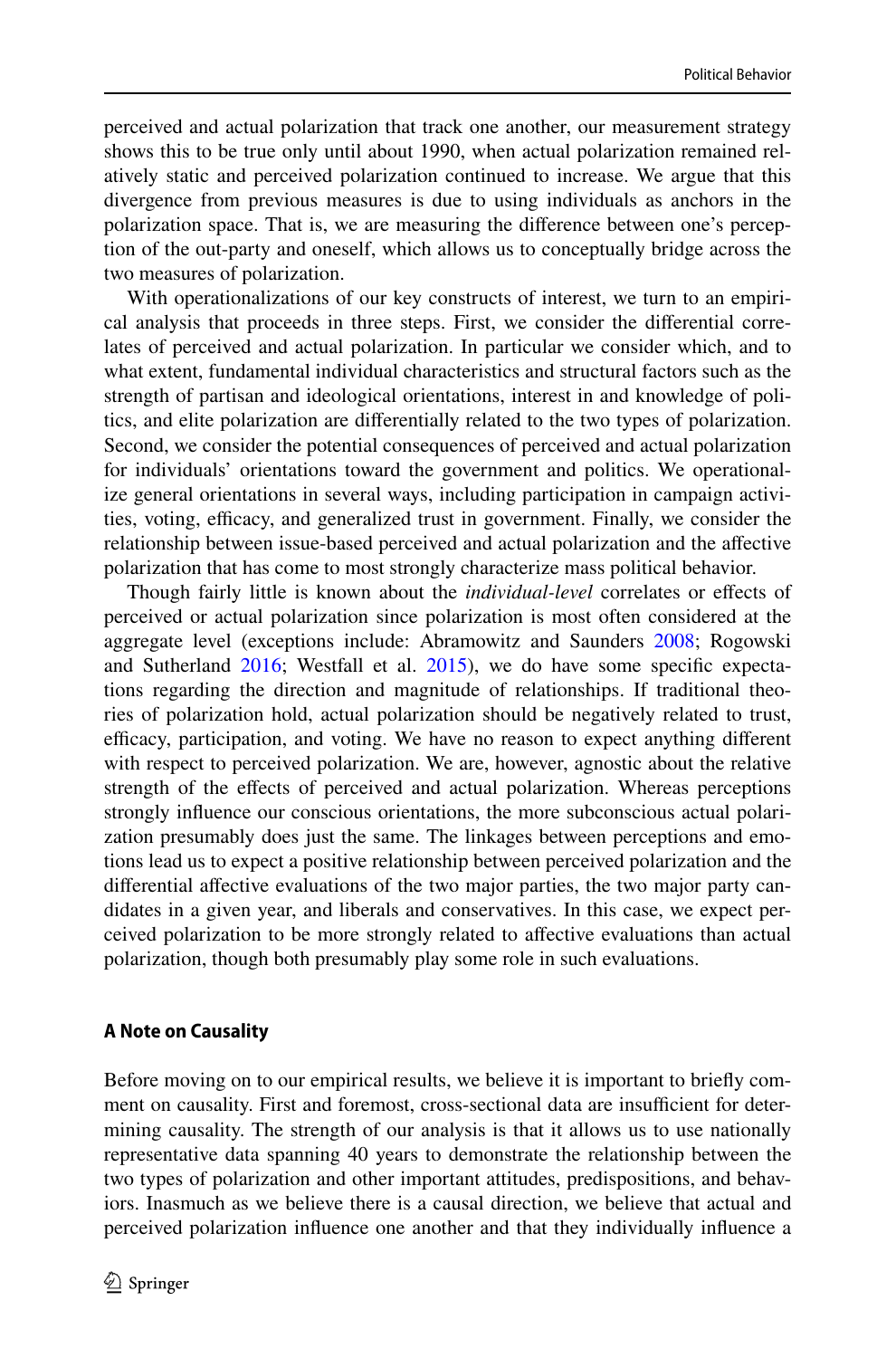host of political behaviors and orientations. Yet, polarization is a state of the world; it is both *reinforced* and *reinforcing*. Engagement in the political process may exacerbate polarization, and those who are polarized may be motivated to engage (e.g., Abramowitz [2010](#page-22-4)).

Therefore, we believe it is inappropriate, and of limited substantive utility, to attempt to determine the direction of causality experimentally. Although some researchers have successfully manipulated perceived polarization by revealing the true policy positions of the political out-group (e.g., Ahler [2014;](#page-22-1) Ahler and Sood [2018](#page-22-5)), we wish to exploit existing misperceptions. As a great deal of evidence suggests, the average American does not have accurate perceptions of the out-party, its composition, or its policy positions. Our goal is to uncover which important political behaviors are connected to these misperceptions. Additionally, given that our analysis extends to 1972, we are reluctant to conclude that an experiment conducted in an era where polarization is at the political forefront can speak to the direction of relationships in, for example, 1980.

Finally, we believe the work that precedes our own that does manipulate perceptions of the other party offers empirical grounding for our suspected causal direction. Indeed, Ahler ([2014\)](#page-22-1) and Ahler and Sood ([2018\)](#page-22-5) demonstrate that experimental alterations to perceived polarization can infuence a host of attitudes. Specifcally, they show that misperceptions can infuence one's own positions vis-à-vis the outparty. Here, we offer evidence in a similar vein, but extend the correlates of outparty misperception to actionable behaviors (i.e., participation and vote intention), more abstract orientations toward government (i.e., efficacy and trust), and affective divisions (i.e., evaluations of parties, candidates, and ideological groups). As public focus on polarization grows, and its efects on the public become clearer (e.g., Lev-endusky and Malhotra [2016a\)](#page-23-15), those things to which it is related become of increasing normative and empirical interest.

#### **Empirical Results**

We begin our analysis with a consideration of the correlates of individual perceived and actual polarization. Even though these measures track each other to some degree in the aggregate, they are only moderately correlated at the individual level with a Pearson product-moment correlation coefficient of 0.54. This is only a moderate linear relationship, especially considering the high reliability (or, conversely, low measurement error) of our measures, which are constructed of multiple items (Ansolabehere et al. [2008](#page-23-16)). Thus, we have another piece of evidence that perceived and actual individual level polarization are distinct constructs.

In order to further understand the characteristics of perceived and actual polarization, we estimated a *multivariate* (rather than "multiple") regression model whereby two equations—one with perceived polarization as the dependent variable, and one with actual polarization as the dependent variable—are simultaneously estimated on identical samples. The beneft of this approach over estimating two separate OLS regression models is that the simultaneous estimation allows us to perform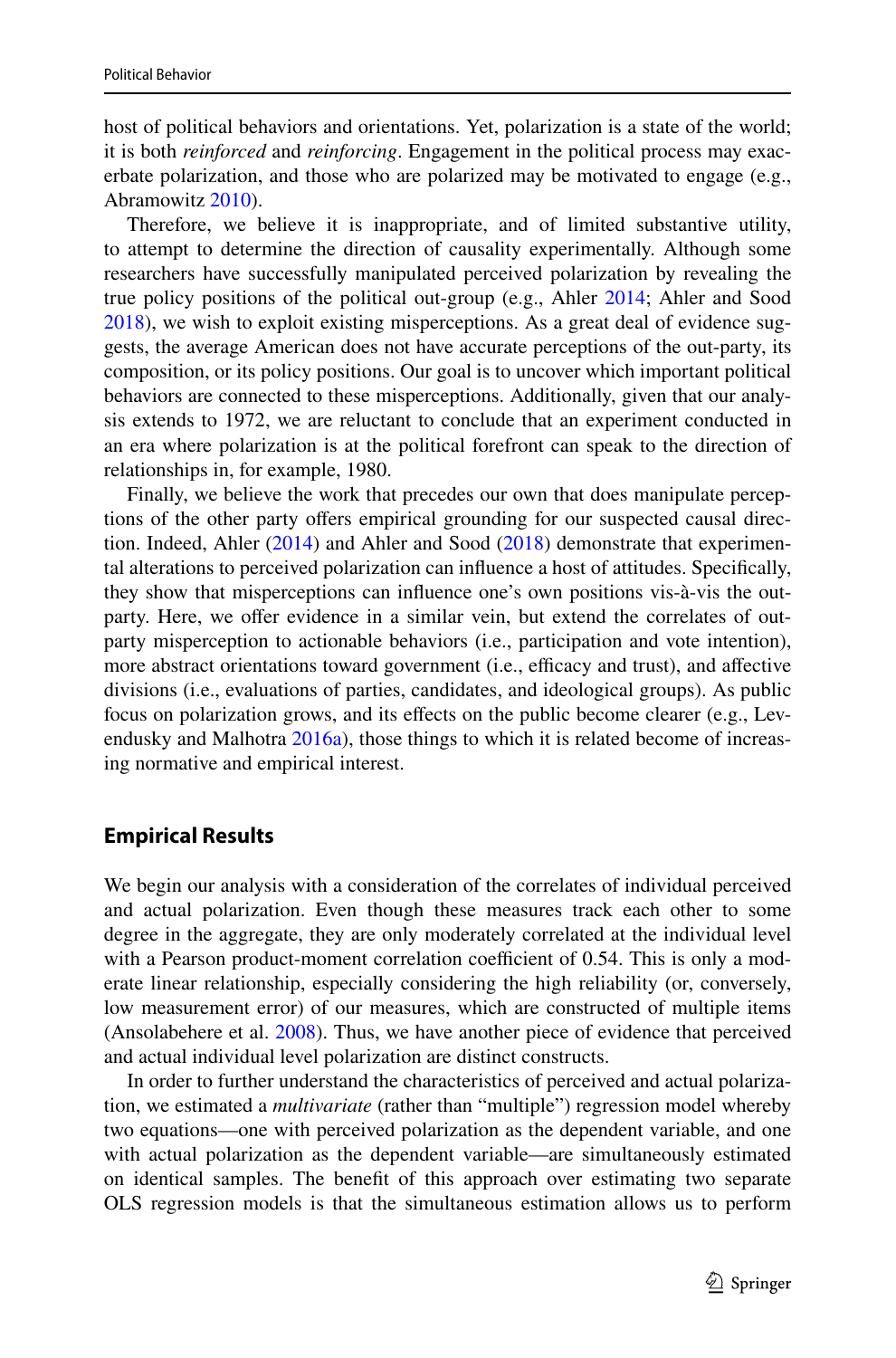statistical tests across equations so that we can understand the diferential relationships between the two types of polarization and their correlates. We include strength of partisan and ideological identifications, political sophistication,<sup>7</sup> education, age, income, gender, race, residence in the political South, and elite polarization<sup>[8](#page-11-1)</sup> in the models. Thus, we have four categories of independent variables: strength of attachments to the major groupings of the political world, sophistication in reasoning about and interacting with politics, socio-demographic characteristics, and the impact of elite political behavior. The precise coding and question wording of these variables can be found in the Supplemental Appendix. All variables—including the two polarization measures—have been rescaled to range from 0 to 1 so that effects can be compared within equations, as well as across.

The results of this model<sup>[9](#page-11-2)</sup> are presented in Fig. [4](#page-12-0). Each circle represents a coefficient estimate from the actual polarization equation for the corresponding independent variable along the y-axis; triangles represent the same from the perceived polarization equation. Horizontal bars represent 95% confdence intervals around those estimates. Confdence intervals that intersect the dashed vertical line are not statistically distinguishable from 0; in other words, they are not statistically signifcant at the  $p < 0.05$  level. We are also interested in when the probability value associated with the multivariate analysis of variance (MANOVA) *F*-tests of the statistical difference in magnitudes of the coefficients across equations is equal to or less than 0.05. In other words, we are interested in when we can be 95% confdent that the *difference* between coefficient values—our estimates of the controlled relationships between each variable and the two types of polarization—across equations is greater than 0.

This is true of all pairs of coefficients, save for residence in the South. This indicates that the correlates between actual polarization and perceived polarization are statistically diferent in magnitude for 10 of the 11 variables. For instance, ideological strength is a statistically signifcant predictor of both types of polarization, but is more strongly associated with perceived polarization than actual polarization, given its larger coefficient. But, the magnitude of the *difference* between the estimate of ideological strength for perceived polarization and the estimate of ideological strength for actual polarization is itself statistically distinct from 0. Furthermore, education has a directionally opposite efect on the two types of polarization; it is negatively related to actual polarization and positively related to perceived polarization. For some variables, such as income, female, and age, the efect is statistically signifcant for one variant of polarization but not the other.

<span id="page-11-0"></span> $7$  To create the political sophistication variable, we estimated an exploratory factor analysis of interest in politics, knowledge as ascertained by the interviewer, and an index of participation in campaign activities and predicted individual scores along the frst factor. A single factor accounts for 98% of the variance across the three indicators.

<span id="page-11-1"></span><sup>&</sup>lt;sup>8</sup> We measure elite polarization as the difference in party median DW-Nominate scores in the House for each congressional term.

<span id="page-11-2"></span><sup>&</sup>lt;sup>9</sup> The sample on which the full model was estimated included 13,320 individuals. The  $R^2$  values are 0.239 and 0.171 for the perceived polarization and actual polarization equations, respectively.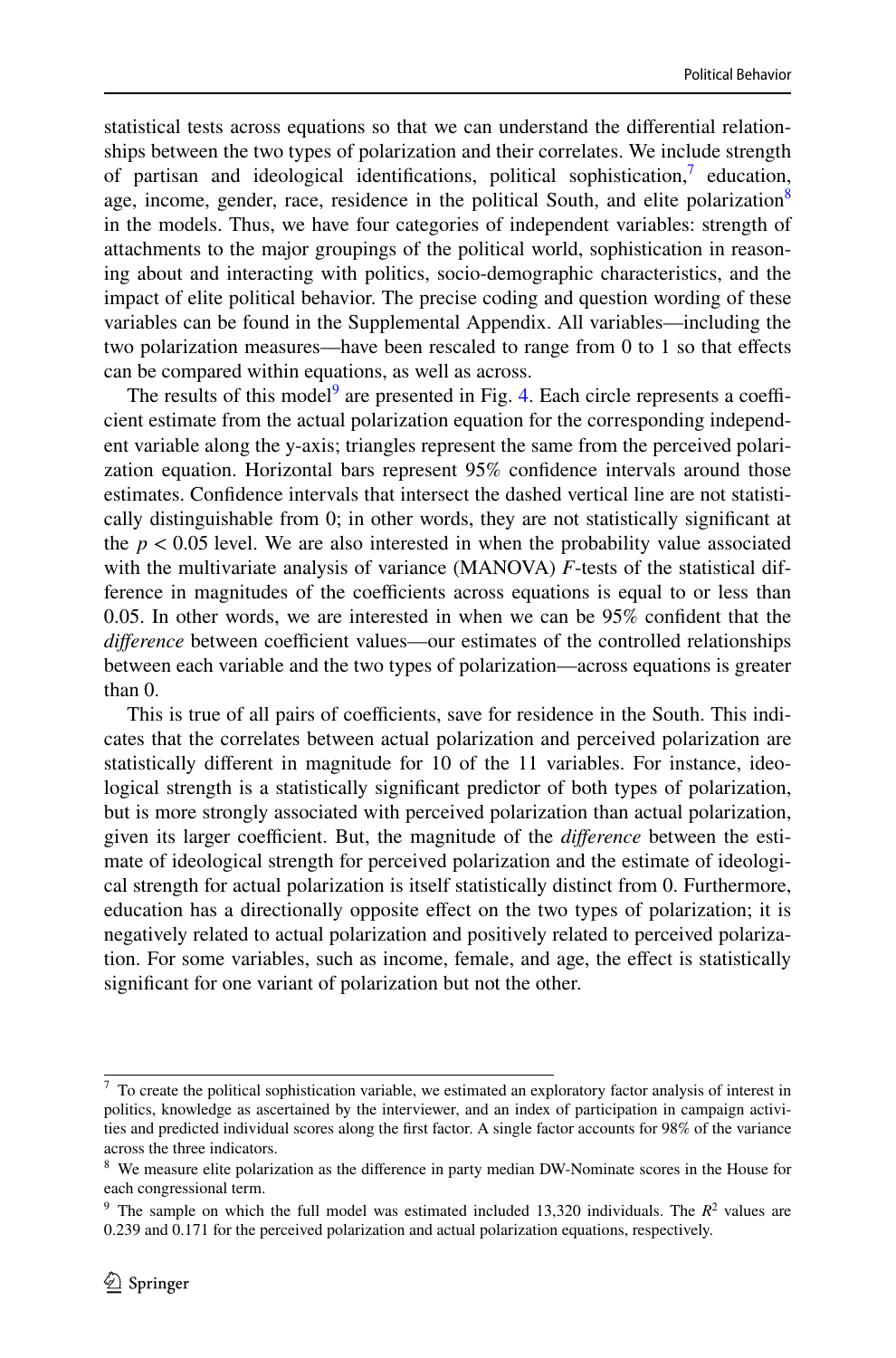

<span id="page-12-0"></span>Fig. 4 Coefficient plot of multivariate regression model of perceived and actual polarization on theoretically related correlates. Circular and triangular plotting symbols depict OLS estimates of efects of independent variables on actual and perceived polarization, respectively. Solid lines represent 95% confdence intervals

While actual polarization is more strongly related to certain predictors—such as age and identifying as black or Hispanic—most correlates are more strongly related to perceived polarization. This suggests that how individuals view the out-party with respect to themselves is more strongly related to other orientations, especially strength of ideological identifcation, political sophistication, and education. The more engaged individuals are with the political world and the groups that occupy it, the greater distance they perceive between themselves and out-groups. Perceived polarization is also afected by elite polarization, where actual polarization is not. That is, individuals' understanding of the terms of political debate as established by elites intensifes their own perceptions of the parties in conceptual space as divergent from their personal positions in the same space. These relationships suggest somewhat of a normative paradox: where we generally think of participation in and engagement with the political process as normatively desirable, it appears that such interactions are related to, and perhaps even cause, individuals to perceive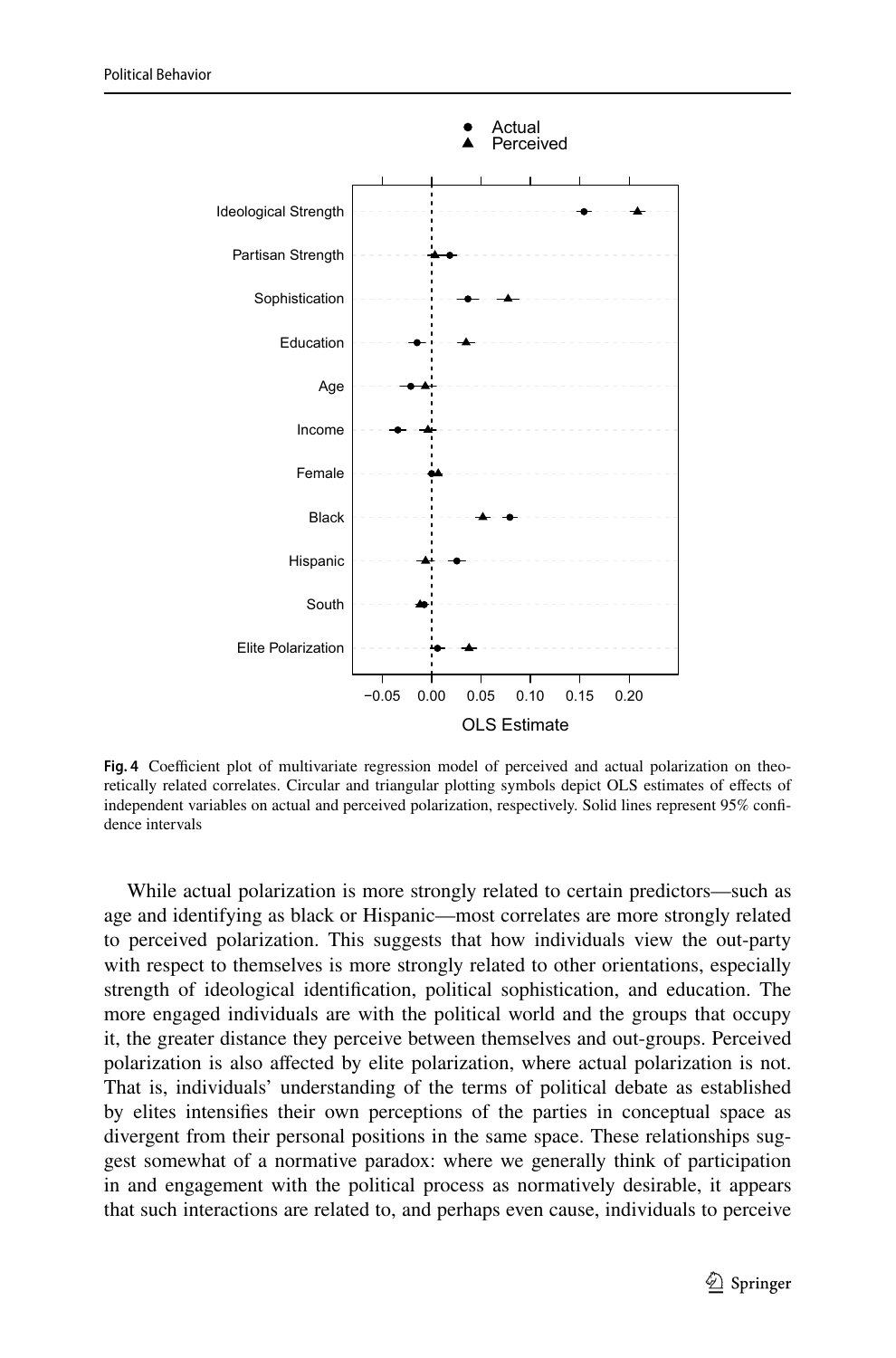the political landscape as more divided than it actually is. The implications of these fndings are also particularly important in the context of the relationships between perceived polarization and afective evaluations of political objects, which are discussed in greater detail below.

## **Polarization and Orientations Toward the Government**

Next, we consider how perceived and actual polarization diferentially infuence several important political behaviors and orientations toward the government and politics. These are important tests for several reasons. Most importantly, they can guide us in determining whether perceived polarization has substantively diferent efects than actual polarization while controlling for potential confounders. That is, while many have pointed to the negative effects of perceived polarization (e.g., Lev-endusky and Malhotra [2016b](#page-23-9); Westfall et al. [2015\)](#page-24-0), it is not clear whether or not such efects are a result of *actual* levels of polarization. Negative behaviors and orientations—such as a lack of efficacy and avoiding the voting booth—may be due to being actually, but not perceptually, polarized. We believe this may be the case, in part, because one may gain some expressive benefts from placing themselves distant from the out-party (Ahler and Sood [2018](#page-22-5)). That is, it may be some badge of honor to perceive oneself to be—or to merely express oneself to be—far from members of the other party. Because actual polarization is not based on such perceptions and is not subject to expressive benefts, it is possible that actual polarization refects some operational—that is, non-symbolic—deviation from the out-group.

In order to test this proposition, we estimate models where behaviors and orientations are regressed onto perceived polarization, actual polarization, and the group of relevant control variables described above.<sup>[10](#page-13-0)</sup> We operationalized orientations toward the government in several diferent ways. To capture the engagement element of peoples' orientations toward politics, we employ (1) an index of campaign activities in which individuals engaged and (2) a dummy variable denoting whether or not they voted in the most recent presidential election. More general attitudinal orientations toward the government were operationalized via feelings about individual external efficacy and trust in the government.<sup>11</sup> We selected these orientations and outcomes because polarization has been shown to relate to each. Regarding voting, some of the consequences of polarization—such as increased awareness of diferences between the parties and decreased indiference—lead to increased certainty for whom one may choose to vote (Davis [2015;](#page-23-17) Smidt [2017;](#page-24-6) Thornton [2013\)](#page-24-7). Likewise, Westfall et al. ([2015\)](#page-24-0) connect perceived polarization to voting. Similarly, Hetherington ([2008\)](#page-23-18) connects polarization to political engagement, efficacy, and trust. However, these studies investigate polarization in the contexts of elite and

<span id="page-13-0"></span><sup>&</sup>lt;sup>10</sup> We also include dummy variables for all but one year so that we can control for any potential effects of time, or idiosyncrasies of a given year, in the model. This is true of all models presented. These estimates are not depicted in the table as they add no substantive value to our analysis.

<span id="page-13-1"></span> $11$  The full question wording and coding details for these variables appears in the Supplemental Appendix. Each of the variables was rescaled to range from 0 to 1.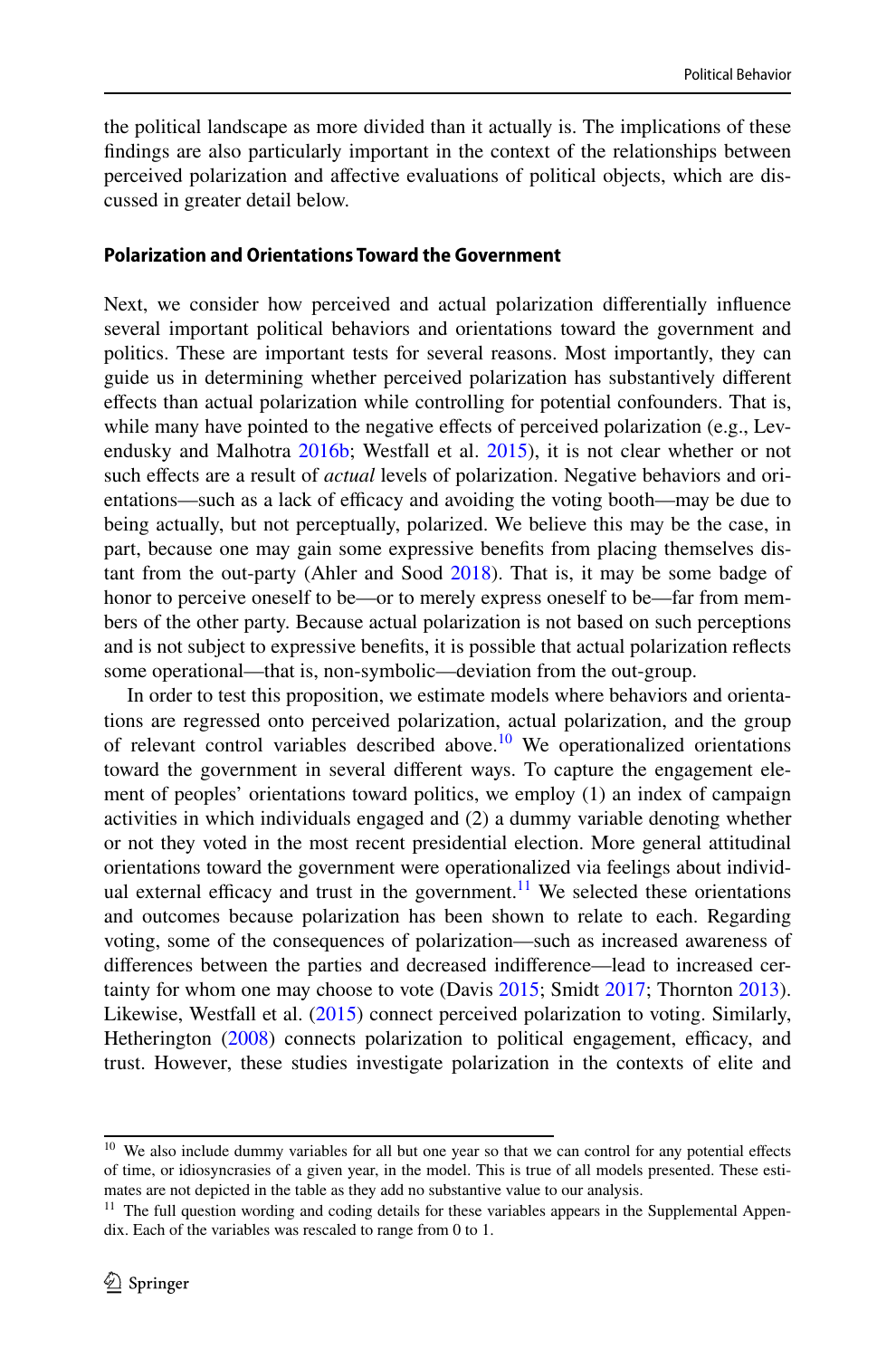|                          | Participation | Vote      | Efficacy  | Trust     |
|--------------------------|---------------|-----------|-----------|-----------|
| Perceived polarization   | $0.116*$      | 1.190*    | $-0.121*$ | $-0.210*$ |
|                          | (0.015)       | (0.207)   | (0.031)   | (0.015)   |
| Actual polarization      | 0.028         | $-1.170*$ | $-0.149*$ | $-0.004$  |
|                          | (0.015)       | (0.207)   | (0.032)   | (0.016)   |
| Ideological strength     | $0.018*$      | 0.047     | 0.017     |           |
|                          | (0.006)       | (0.086)   | (0.013)   |           |
| Partisan strength        | $0.065*$      | 0.968*    | $0.084*$  |           |
|                          | (0.006)       | (0.076)   | (0.012)   |           |
| Interest                 | $0.142*$      | 1.707*    |           |           |
|                          | (0.005)       | (0.068)   |           |           |
| Education                | $0.086*$      | 1.724*    | 0.288*    | $0.043*$  |
|                          | (0.007)       | (0.094)   | (0.014)   | (0.007)   |
| Age                      | $-0.009$      | 2.494*    | $-0.061*$ | $-0.014$  |
|                          | (0.009)       | (0.122)   | (0.018)   | (0.009)   |
| Income                   | $0.044*$      | 1.090*    | $0.092*$  | $-0.002$  |
|                          | (0.006)       | (0.087)   | (0.013)   | (0.007)   |
| Female                   | $-0.013*$     | 0.052     | $0.021*$  | $-0.008*$ |
|                          | (0.003)       | (0.045)   | (0.007)   | (0.003)   |
| <b>Black</b>             | 0.000         | $0.157*$  | $-0.032*$ | $0.013*$  |
|                          | (0.006)       | (0.078)   | (0.012)   | (0.007)   |
| Hispanic                 | $-0.015*$     | $-0.231*$ | $-0.004$  | $0.041*$  |
|                          | (0.007)       | (0.087)   | (0.015)   | (0.007)   |
| South                    | $-0.000$      | $-0.408*$ | $-0.001$  | $-0.002$  |
|                          | (0.004)       | (0.047)   | (0.007)   | (0.004)   |
| Political sophistication |               |           | $0.236*$  | $0.037*$  |
|                          |               |           | (0.018)   | (0.009)   |
| Ideology                 |               |           |           | $-0.012$  |
|                          |               |           |           | (0.009)   |
| Partisanship             |               |           |           | $0.033*$  |
|                          |               |           |           | (0.006)   |
| Intercept                | $-0.061*$     | $-1.898*$ | $0.415*$  | $0.428*$  |
|                          | (0.009)       | (0.129)   | (0.019)   | (0.010)   |
| (pseudo-) $R^2$          | 0.148         | 0.204     | 0.134     | 0.064     |
| N                        | 13320         | 13332     | 12749     | 15669     |

<span id="page-14-0"></span>**Table 1** Regressions of measures of participation and orientations toward the government on perceived and actual polarization, and controls

Cell entries in columns 1, 3, and 4 are OLS coefficients; logistic coefficients in column 2

Standard errors appear in parentheses

\*Denotes  $p < 0.05$  for two-tailed test

Fixed effects for year included in each model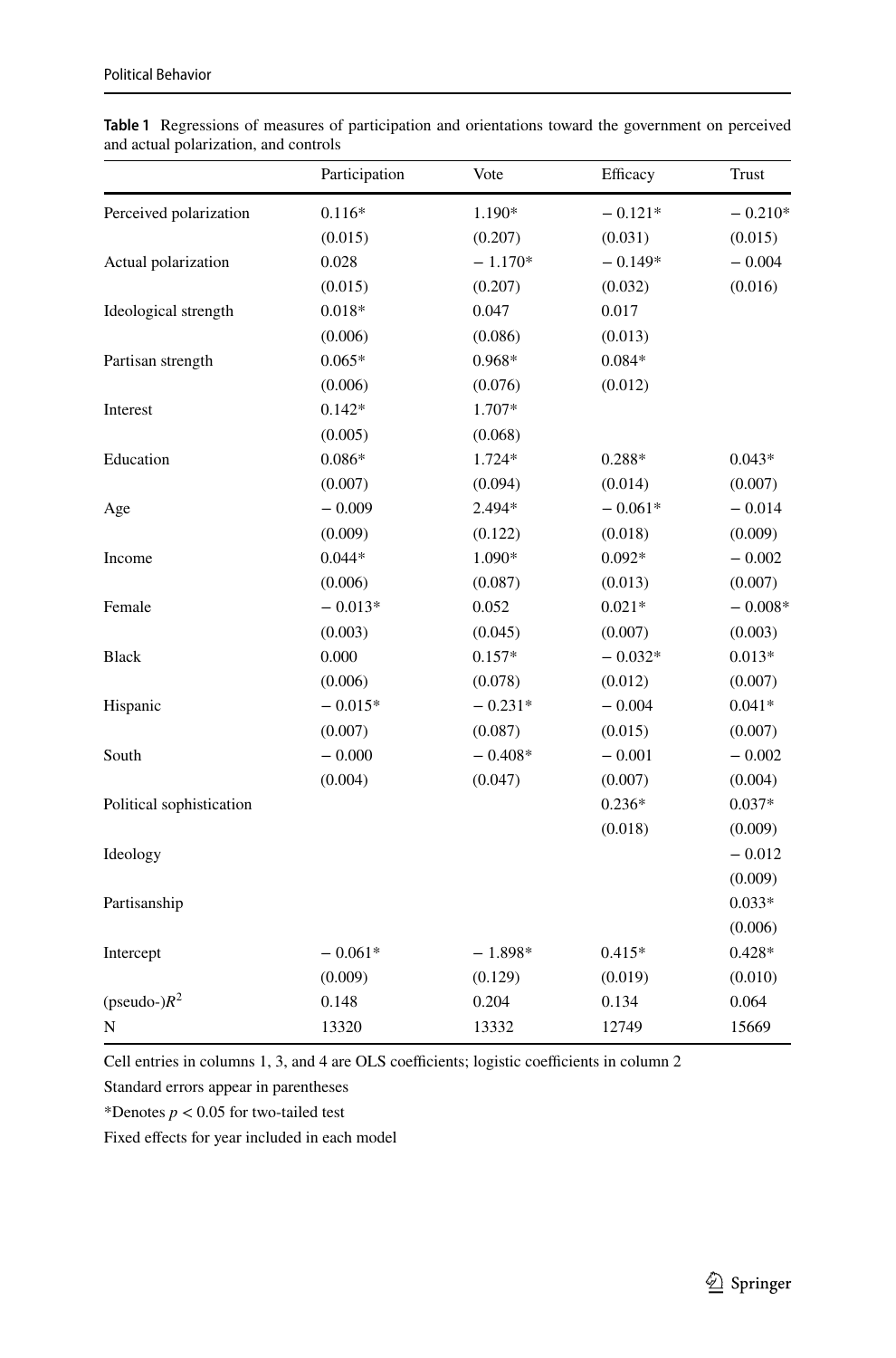party polarization. We seek to investigate these behaviors and orientations in the framework of individual-level perceived and actual polarization. Table [1](#page-14-0) displays estimates for the efects of the two types of polarization on each of these dependent variables. As turning out to vote is dichotomous, cell entries in column 2 are logistic regression coefficients; the remaining estimates are OLS coefficients.<sup>12</sup>

We begin by examining perceived and actual polarization across models before turning to relative comparisons. In only two of the models is actual polarization statistically signifcantly related to political behaviors or orientations toward government. It is negatively related to both one's likelihood of voting and feelings of external efficacy, but has no distinguishable relationship with participation or trust. In other words, as the distance between an individual's position and the average position of out-party identifers increases, she believes she can infuence politics less and claims to turn out less frequently than her less polarized counterparts.

Perceived polarization, on the other hand, is positively related to both participation in campaign activities and voting, but negatively related to both trust in government and external efficacy.<sup>13</sup> That is, as the distance between an individual's position along the issue scales and her *perception* of the out-party preference increases, she participates more and votes more, but trusts the government less and obtains less efficacy from the political process. These findings, taken together, paint an interesting picture of how the variants of polarization may relate to a citizen's psyche. Those who perceive a great deal of polarization appear motivated to participate in campaigns and vote, perhaps to "save the country" from the evil forces of the outparty, but still derive less external efficacy from the practice and trust the government less than their less perceptually polarized counterparts. Those who are actually polarized, on the other hand, seem to yield less beneft from voting and therefore choose to abstain from the practice at higher rates as actual polarization increases.

Next, we turn to Fig. [5](#page-16-0) for graphical representations of the relative effects of perceived and actual polarization on each of the participation and orientation variables. Within each panel, solid black lines represent the predicted value of the dependent variable, varying each type of polarization across its range and holding all other variables constant. Dashed lines are 95% confdence intervals around those predictions. Recall that both variations of polarization are scaled 0–1 so that direct comparisons

<span id="page-15-0"></span><sup>&</sup>lt;sup>12</sup> Sophistication is not included in the participation and voting models because campaign participation is a component of the composite sophistication measure. Instead, we included interest in politics – a proxy for sophistication that would not bias upward the efect of sophistication in these models. Note also that partisan and ideological self-identifcations are employed in the trust model, rather than the mere strength of these orientations. This is because previous work has demonstrated a substantive partisan and ideological component to trust in the government (Hetherington and Rudolph, [2015\)](#page-23-19).

<span id="page-15-1"></span><sup>&</sup>lt;sup>13</sup> Though actual and perceived polarization are related to voting in opposite ways, such an inconsistency should be taken with a grain of salt. Voting is an important political behavior to consider, but is grossly over-reported (upwards of 80% in some years) on the ANES and other high quality surveys, such as the General Social Survey. Additionally, we believe the countervailing efects are consistent with the results of the multivariate regression shown above. Specifcally, perceived polarization is more strongly related to sophistication and positively related to education; education has the opposite efect on actual polarization. Education and political sophistication are long known correlates of vote behavior (Palfrey and Poole [1987](#page-23-20)).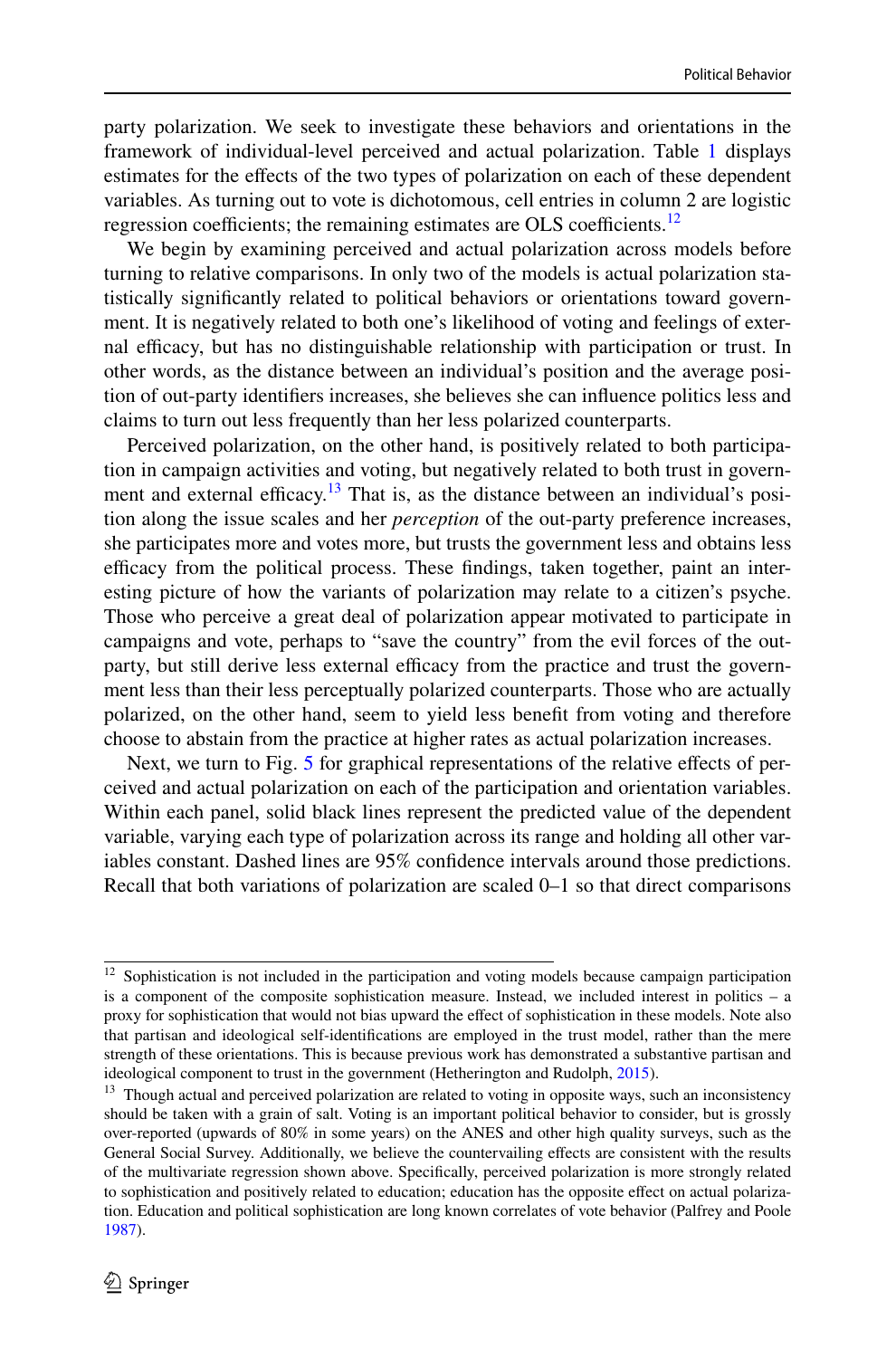

<span id="page-16-0"></span>Fig. 5 Predicted value of participation, voting, efficacy, and trust, across values of actual and perceived polarization, holding control variables constant

can be drawn. Again, we are largely interested in whether the efects of perceived polarization appreciably difer from the efects of actual polarization. Although the ills of polarization are well documented, the detrimental efects of viewing the outgroup as distant from oneself may simply be a product of actual distance, regardless of perceptual accuracy.

Beginning with participation in the top left, there is a small substantive diference between the efects of perceived and actual polarization, even though there is a statistically signifcant diference (i.e., actual polarization is not signifcant). For the highest values of perceived polarization, the predicted value of participation is about 0.21, and for the lowest value of perceived polarization it is 0.09, holding other variables constant. There is no statistical diference in predicted participation across the levels of actual polarization. Although this efect seems small, the median and modal value of the participation variable is 0, and the mean is 0.12. As is well known, most people simply do not engage in campaign activities, whether it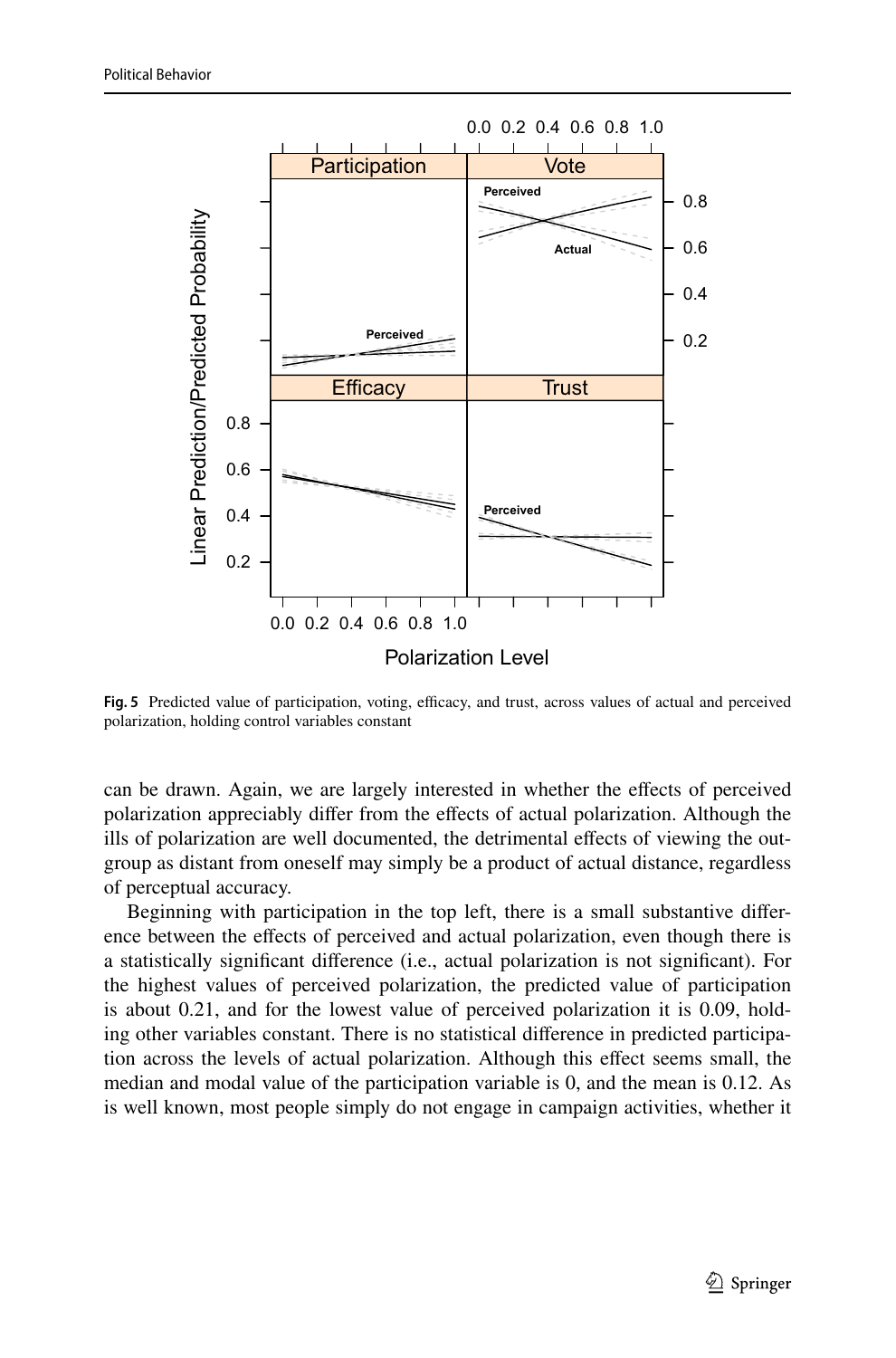be attending a rally or donating money to a political candidate. In this context, the efect of perceived polarization on participation in campaign activities is substantial.

Moving next to voter turnout in the top right, there are clear counterpoising effects of the two types of polarization.<sup>14</sup> Increases in perceived polarization, controlling for other factors including actual polarization, are associated with an increase in the probability that one will turnout from 0.64 to 0.82, about a 28% increase. On the other hand, across the range of actual polarization the probability of voting decreases from 0.78 to 0.59, about a  $-24\%$  change. We interpret these relationships with some caution, given the well-noted propensity for survey respondents to over-report voting. Regardless, it appears that those who perceive themselves to be quite distant from the opposition party's positions act to efect change while those who are, in reality, substantially distant do so to a lesser extent.

Next, we examine the relative effects of polarization on efficacy, in the bottom left panel. Each type of polarization leads to a meaningful decrease in efficacy, but there is no distinguishable diference between the two types. That these efects are similar in magnitude is, perhaps, intuitive. One who perceives a great divide between herself and counter-partisans may not believe she can infuence politics. And, if she is actually distant, she may be similarly disafected by her political lot. Thus, both truly and perceptually polarized individuals seemingly feel the efects of this polarization and translate it to a diminished sense of external efficacy.

Finally, turning to trust in the lower right panel, there is no relationship between actual polarization and trust in government. There is, however, a statistically signifcant decrease in trust across the range of perceived polarization. Those who perceive a greater degree of polarization tend to trust the government less. Those who actually difer on policy preferences from the out-party do not bring those diferences to bear on evaluations of the government. Those who perceive a great divide, however, do. Thus, an important orientation toward the government seems to be infuenced more strongly by one's perceptions, irrespective of the truth of the matter. This is sensible. As Hetherington and Rudolph [\(2015](#page-23-19)) show, trust in government is influenced by whether one's party is in power.

In sum, we observed several stark diferences between the efects of actual and perceived polarization when it comes to participation and orientations toward the government. Where perceived polarization is statistically and substantively related to participation and trust, actual polarization is not. Furthermore, the two polarization types actually have directionally opposite efects on vote turnout. Only when it comes to efficacy do perceived and actual polarization exhibit substantively similar efects. Save for the efect on trust—which can increasingly be treated as a measure of performance satisfaction (Hetherington and Rudolph [2015\)](#page-23-19)—the negative consequences of polarization (i.e., failure to vote or reduced belief that one can efect

<span id="page-17-0"></span><sup>&</sup>lt;sup>14</sup> These findings deviate from those found in Moral ([2017\)](#page-23-21). We believe these discrepancies are of little concern and are likely a result of diferences in (a) political contexts and (b) measurement. Moral investigates multiparty systems, where those with moderate preferences are less likely than those in the American two-party system to be entirely disafected (i.e., parties that represent them may still exist). Further, he measures polarization as the perceived distance between parties, whereas our measures are anchored to the individual.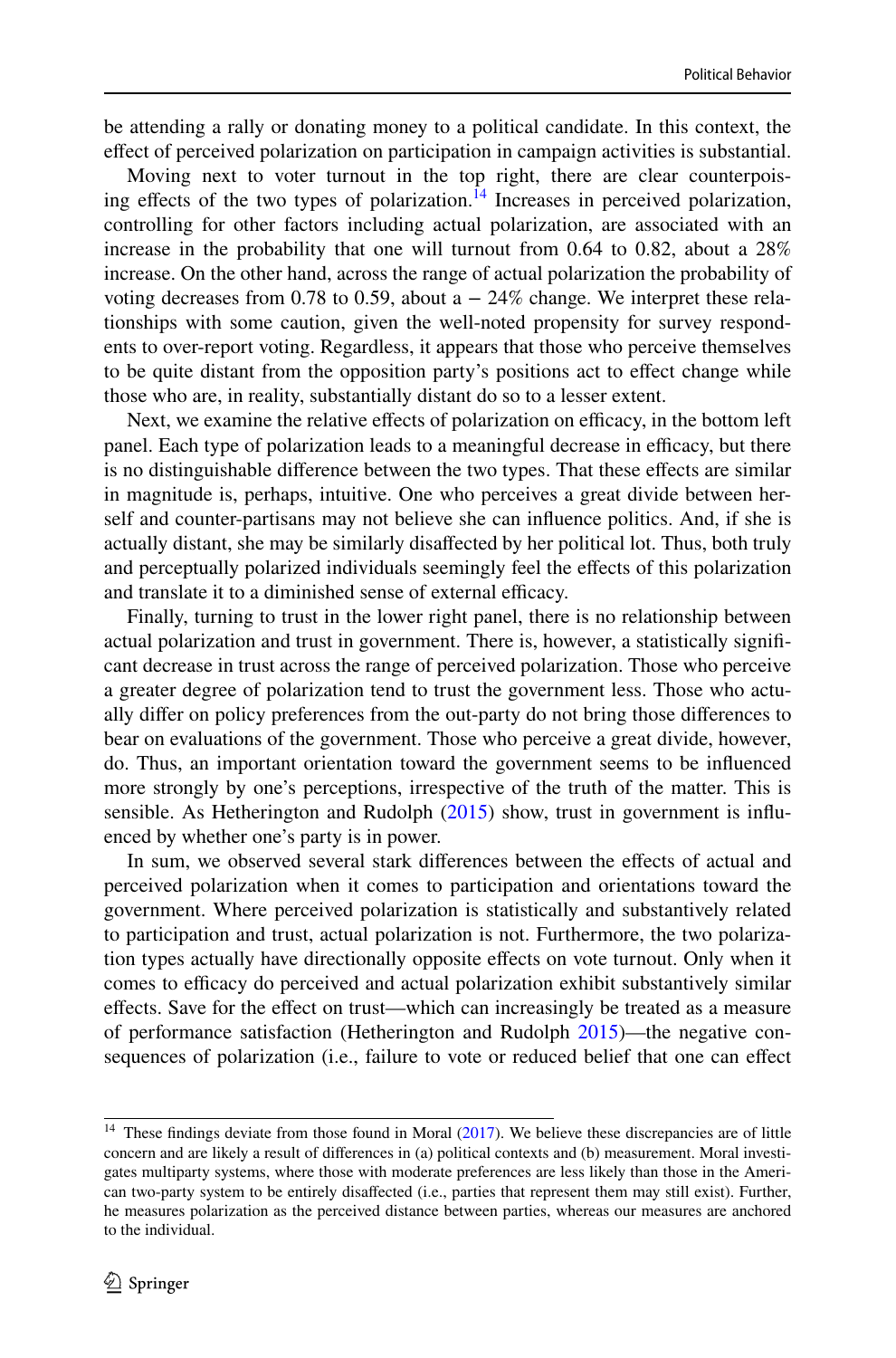political change) appear to be driven primarily by actual polarization (or are equally driven by both). While we certainly do not suggest that polarization is desirable, we present evidence that decreases in those behaviors and properties that are a boon to a healthy democracy are driven by diferences in actual policy preferences as opposed to mere perceptions of distance between the self and political others.

## **Perceived Polarization and Afective Polarization**

Having determined the relative infuences of perceived and actual polarization on certain political orientations and behaviors, we move on to examine the degree to which perceptual diferences, relative to actual diferences, impact emotional reactions to political individuals and groups. Many scholars show that polarization and its correlates are related to attitudes toward political fgures. Iyengar et al. [\(2012](#page-23-2)) demonstrate that polarization is perhaps best characterized as an afective concept, as opposed to one related to ideology. Thus, we suspect that perceptions of polarization may be partially responsible for the persistent affective divide in American politics. To test our claim, we estimate models where perceived and actual polarization predict various measures of diferential afective evaluations of political groups and fgures. We consider whether our estimates of polarization infuence three measures of afective polarization. Specifcally, our outcomes of interest are the absolute value of the diference in feeling thermometer scores for: (1) the two major party presidential candidates, (2) the two major parties themselves, (3) and liberals and conservatives. We estimate a model for each. If these values are small, individuals have relatively consistent feelings toward these fgures and groups, either jointly positive or jointly negative. If, on the other hand, values are large, individuals are exhibiting positive reactions toward one group or fgure and negative reactions toward the other, indicating intense dislike or enmity toward the out-group. Once again, these variables have been rescaled to range from 0 (no diference in the afective evaluation of the objects) to 1 (the largest possible diference in the afective evaluation of the objects). $15$ 

The results of these models are presented in Table [2.](#page-19-0) Before turning to our measures of polarization, we describe the efects of other noteworthy covariates. First, ideological and partisan strength are positively correlated with each of the measures of afective polarization (save for intense ideological strength and afective evaluations of candidates), as is expected (Goel et al. [2010](#page-23-6)). Additionally, political sophistication is related to evaluations of parties, ideological groups, and politicians; this too is to be expected, as interest and knowledge are related to attitude extremity (Federico [2004\)](#page-23-22).

Despite including these known-predictors of emotional assessments of political stimuli, both perceived and actual polarization also contribute to negative attitudes toward the out-group. And, it is clear to see that perceived polarization has a larger impact than actual polarization on each of the measures of the afective

<span id="page-18-0"></span><sup>&</sup>lt;sup>15</sup> We also include dummy variables for all but one year so that we can control for any potential effects of time, just as we did in the analyses presented in Table [1](#page-14-0).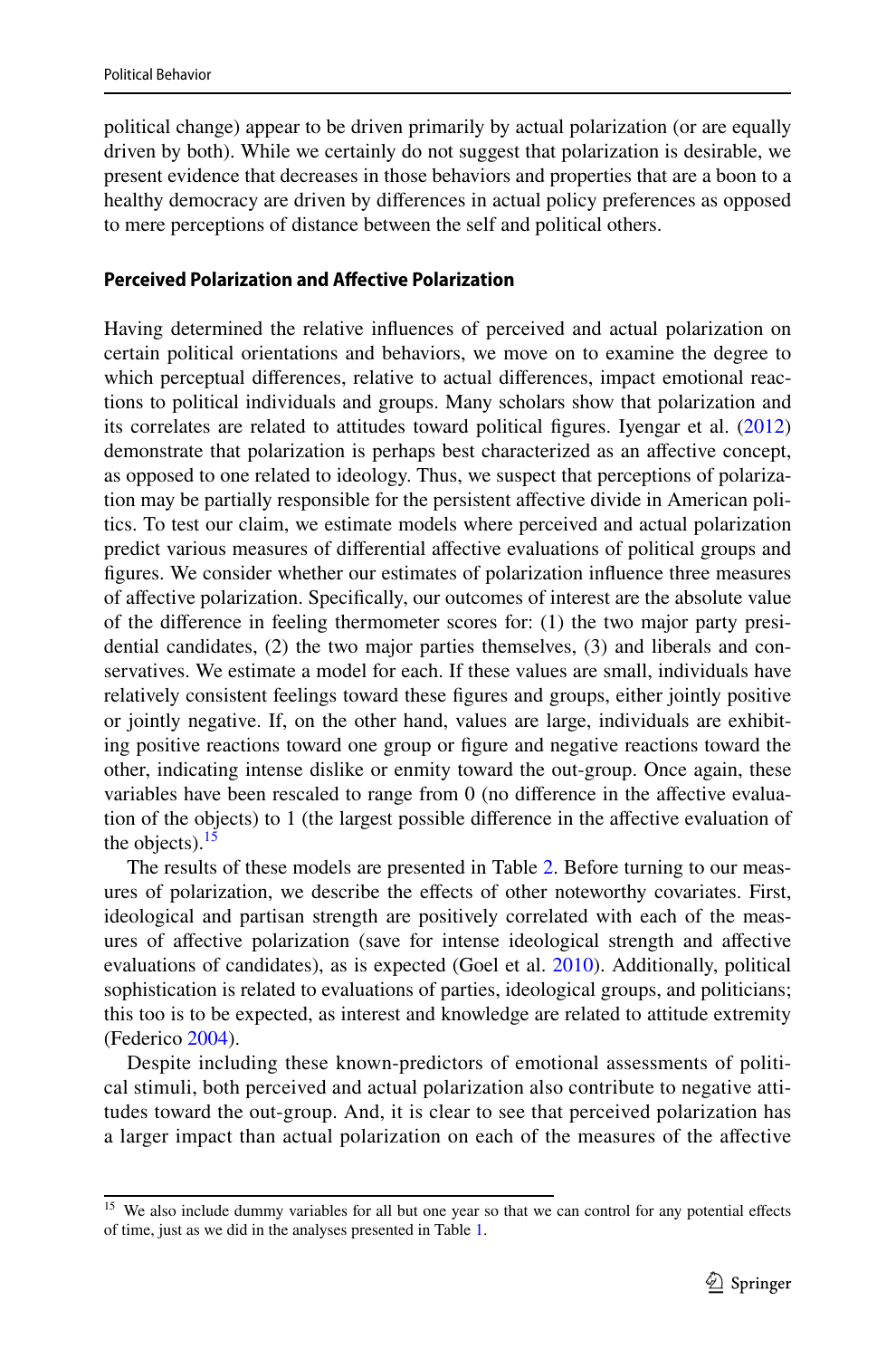<span id="page-19-0"></span>

| Table 2 Regressions of<br>measures of affective<br>evaluations on perceived and<br>actual polarization, and controls |                          | Candidates | Parties   | Ideo-<br>logical<br>groups |
|----------------------------------------------------------------------------------------------------------------------|--------------------------|------------|-----------|----------------------------|
|                                                                                                                      | Perceived polarization   | $0.412*$   | 0.488*    | $0.354*$                   |
|                                                                                                                      |                          | (0.021)    | (0.018)   | (0.016)                    |
|                                                                                                                      | Actual polarization      | $0.099*$   | $0.059*$  | $0.057*$                   |
|                                                                                                                      |                          | (0.023)    | (0.018)   | (0.017)                    |
|                                                                                                                      | Ideological strength     | $-0.001$   | $0.021*$  | $0.183*$                   |
|                                                                                                                      |                          | (0.010)    | (0.008)   | (0.007)                    |
|                                                                                                                      | Partisan strength        | $0.157*$   | $0.306*$  | $0.013*$                   |
|                                                                                                                      |                          | (0.009)    | (0.007)   | (0.006)                    |
|                                                                                                                      | Political sophistication | $0.246*$   | $0.114*$  | $0.079*$                   |
|                                                                                                                      |                          | (0.014)    | (0.011)   | (0.010)                    |
|                                                                                                                      | Education                | $-0.045*$  | $-0.049*$ | $0.040*$                   |
|                                                                                                                      |                          | (0.010)    | (0.008)   | (0.008)                    |
|                                                                                                                      | Age                      | $0.043*$   | $0.043*$  | $0.085*$                   |
|                                                                                                                      |                          | (0.013)    | (0.010)   | (0.010)                    |
|                                                                                                                      | Income                   | $-0.016$   | $-0.026*$ | 0.010                      |
|                                                                                                                      |                          | (0.010)    | (0.008)   | (0.007)                    |
|                                                                                                                      | Female                   | $0.017*$   | $0.012*$  | $-0.002$                   |
|                                                                                                                      |                          | (0.005)    | (0.004)   | (0.004)                    |
|                                                                                                                      | <b>Black</b>             | 0.002      | $0.053*$  | $-0.039*$                  |
|                                                                                                                      |                          | (0.009)    | (0.007)   | (0.006)                    |
|                                                                                                                      | Hispanic                 | $-0.011$   | $0.033*$  | 0.011                      |
|                                                                                                                      |                          | (0.010)    | (0.008)   | (0.007)                    |
|                                                                                                                      | South                    | 0.005      | $-0.001$  | $0.027*$                   |
|                                                                                                                      |                          | (0.005)    | (0.004)   | (0.004)                    |
|                                                                                                                      | Intercept                | $0.069*$   | $-0.191*$ | $-0.045*$                  |
|                                                                                                                      |                          | (0.013)    | (0.011)   | (0.010)                    |
|                                                                                                                      | $R^2$                    | 0.222      | 0.350     | 0.219                      |
|                                                                                                                      | ${\bf N}$                | 9225       | 10699     | 11389                      |

\*Denotes  $p < 0.05$  for two-tailed test

Standard errors appear in parentheses

Fixed effects for year included in each model

divide. It is sensible that those who feel that their positions are very distinct from the positions of the out-party—irrespective of actual policy disagreement—also feel diferently toward the individuals of whom that party is comprised. Indeed, politics and its stimuli are evaluated on emotional, valenced grounds (Huddy et al. [2015](#page-23-5); Iyengar and Westwood [2015](#page-23-3); Suhay [2015](#page-24-1)). This is particularly important when considering components of political, social, and moral identity.

We turn to Fig. [6](#page-20-0) to further explore the relative effects of perceived and actual polarization on afective diferences in esteem toward political parties and fgures. Each panel presents estimated efects of both types of polarization at low levels and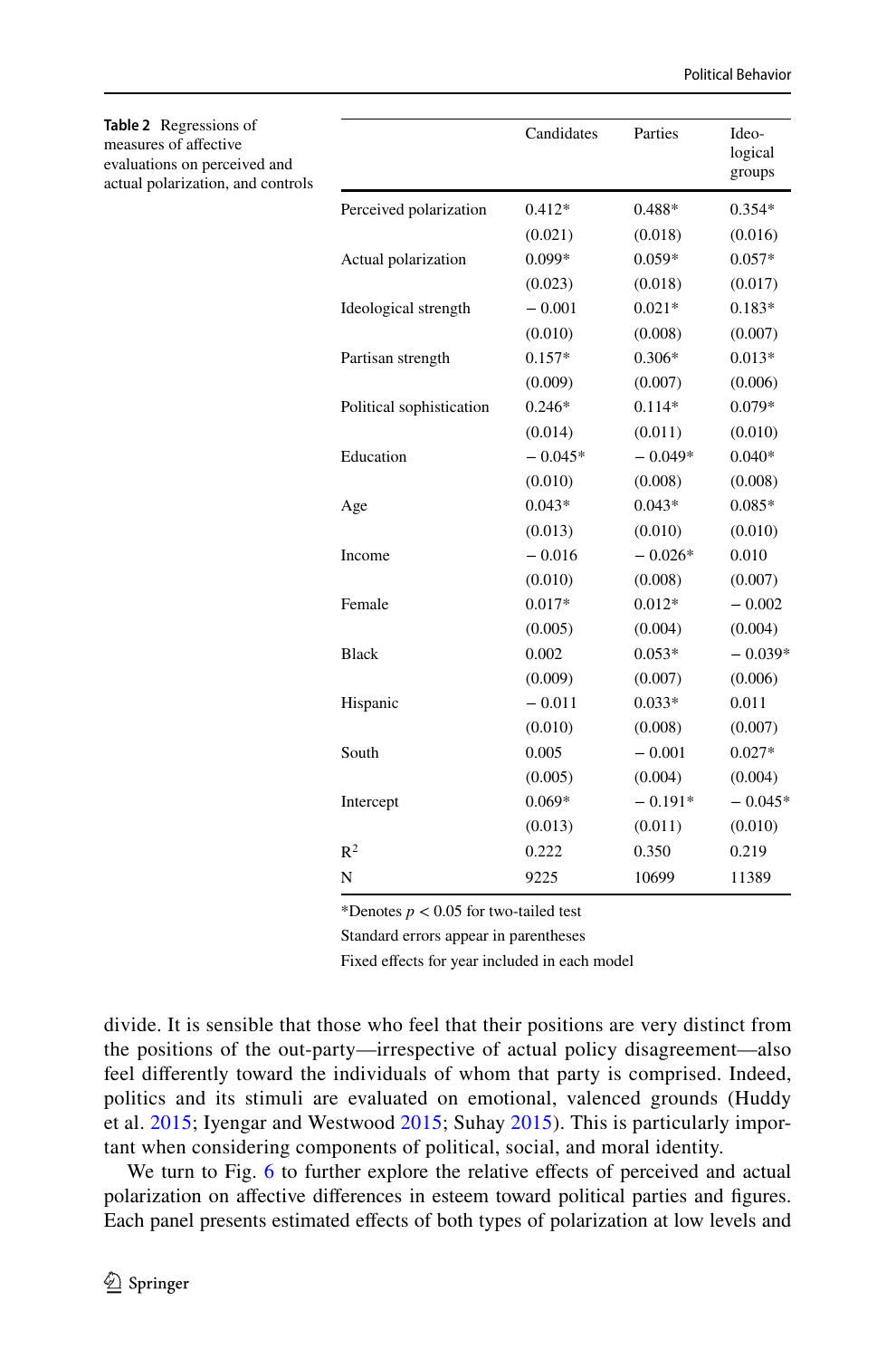

<span id="page-20-0"></span>**Fig. 6** Predicted value of afective evaluation measures across levels of actual and perceived polarization, holding control variables constant

high levels for the measure of afective reaction listed atop the panel. Specifcally, "low" levels are those who register a value of 0.25 or lower along the 0–1 polarization scale, and "high" levels are those who registered a  $0.75$  or greater on the scale.<sup>16</sup> In other words, Figure [6](#page-20-0) shows the degree to which each type of polarization relates to afective assessments of candidates, parties, and ideological groups for the least polarized and the most polarized. Circles denote the predicted value of the afective evaluation variable for a given level of actual polarization, and triangles denote the same with respect to perceived polarization; vertical bars are 95% confdence intervals around those estimates.

First and foremost, there is a positive relationship between both types of polarization and the absolute diference in feeling thermometer scores for the two major party candidates, democrats and republicans, and liberals and conservatives. The predicted absolute diference in afective evaluations of candidates, parties, and ideological groups is larger for those higher in perceived and actual polarization than those lower in either type of polarization, controlling for other factors. Furthermore, the infuence of perceived polarization is, across the board, noticeably larger than that of actual polarization. At low levels of perceived polarization, the predicted value of the 0–1 standardized absolute diference in candidate evaluations is 0.26; at high levels it is 0.57. At low levels of actual polarization, the predicted value of the 0–1 standardized absolute diference in candidate evaluations is 0.35; at high levels it is 0.42. The diference in predicted afective polarization moving from low to high levels of perceived polarization is larger than the diference moving from low to high actual polarization. This is also the case for evaluations of ideological groups and political parties.

<span id="page-20-1"></span><sup>&</sup>lt;sup>16</sup> Alterations in the cutoffs for "low" and "high" do not alter substantive results.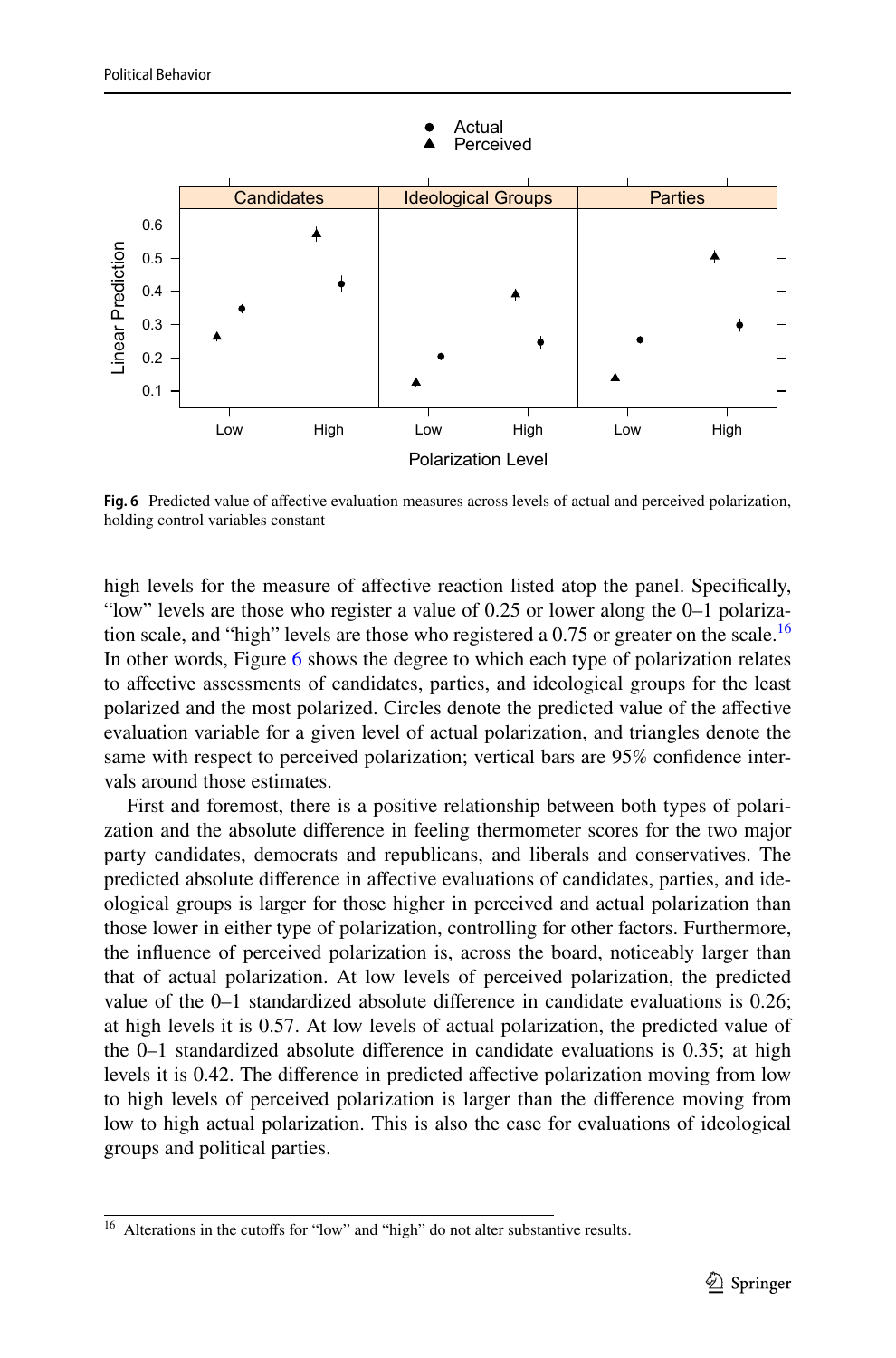These fndings are sensible. Perceiving oneself to be far removed from the views of the party working against one's beliefs—whether or not this is actually the case increases animus toward that group and its candidates. Conversely, those who do not perceive much polarization—again, irrespective of the "truth"—are more evenhanded in their evaluations of the parties at large, ideological groups, and candidates. At such low levels, actual policy disagreements—that is, actual polarization— appear to drive emotional responses to these political stimuli.<sup>[17](#page-21-0)</sup>

That perceived polarization is more strongly related to differential affective evaluations of parties, candidates, and ideological groups at higher levels of polarization is worthy of our attention. Recall the particularly strong positive relationship between elite polarization and perceived polarization. If perceived polarization can be exacerbated by elite behavior, which is the causal pathway we would expect given previous research on the effects of elite polarization (e.g., Druckman et al. [2013;](#page-23-23) Hetherington [2011;](#page-23-24) Layman and Carsey [2002](#page-23-25)), then elite behavior is theoretically capable of indirectly enhancing afective polarization. This process strikes us as even more likely in a time where political campaign messages increasingly contain conspiracy theories and misinformation about, and ad hominem attacks on the integrity and motives of, competing candidates. Regardless of this speculation, however, the perception of increasingly distant enemies is related to increasingly divergent emotional reactions to members of the in- and out-group. Thus, the cooperation and basic respect on which democratic participation relies are eroded by perceptions of greater polarization.

# **Conclusion**

In this paper, we corroborated the existence of perceived polarization (Levendusky and Malhotra [2016b](#page-23-9); Westfall et al. [2015](#page-24-0)), and empirically clarifed the diferences between perceived and actual polarization. Importantly, we did so using measures anchored to the individual, meaning we were able to appropriately account for objective policy disagreement when considering subjective distances between the self and members of the out-party. Though many individual-level factors are related to the two types of polarization in substantively similar ways, we observed directionally opposite efects for education and stronger relationships between elite polarization, sophistication, and ideological strength and perceived—rather than actual—polarization.

Additionally, when evaluating the impact of actual and perceived polarization on political behaviors (i.e., campaign activities and voting) and orientations toward government (i.e., efficacy and trust), we again observed striking differences. Though the efects of perceived polarization relative to actual are small when it comes to

<span id="page-21-0"></span><sup>&</sup>lt;sup>17</sup> We are careful not to suggest that those low in actual polarization are low in perceived polarization, or vice versa. Indeed, the modest linear relationship between these two constructs suggests this is not necessarily the case. Instead, we highlight the efects of each when controlling for the other relevant type of polarization, which deviates from previous studies.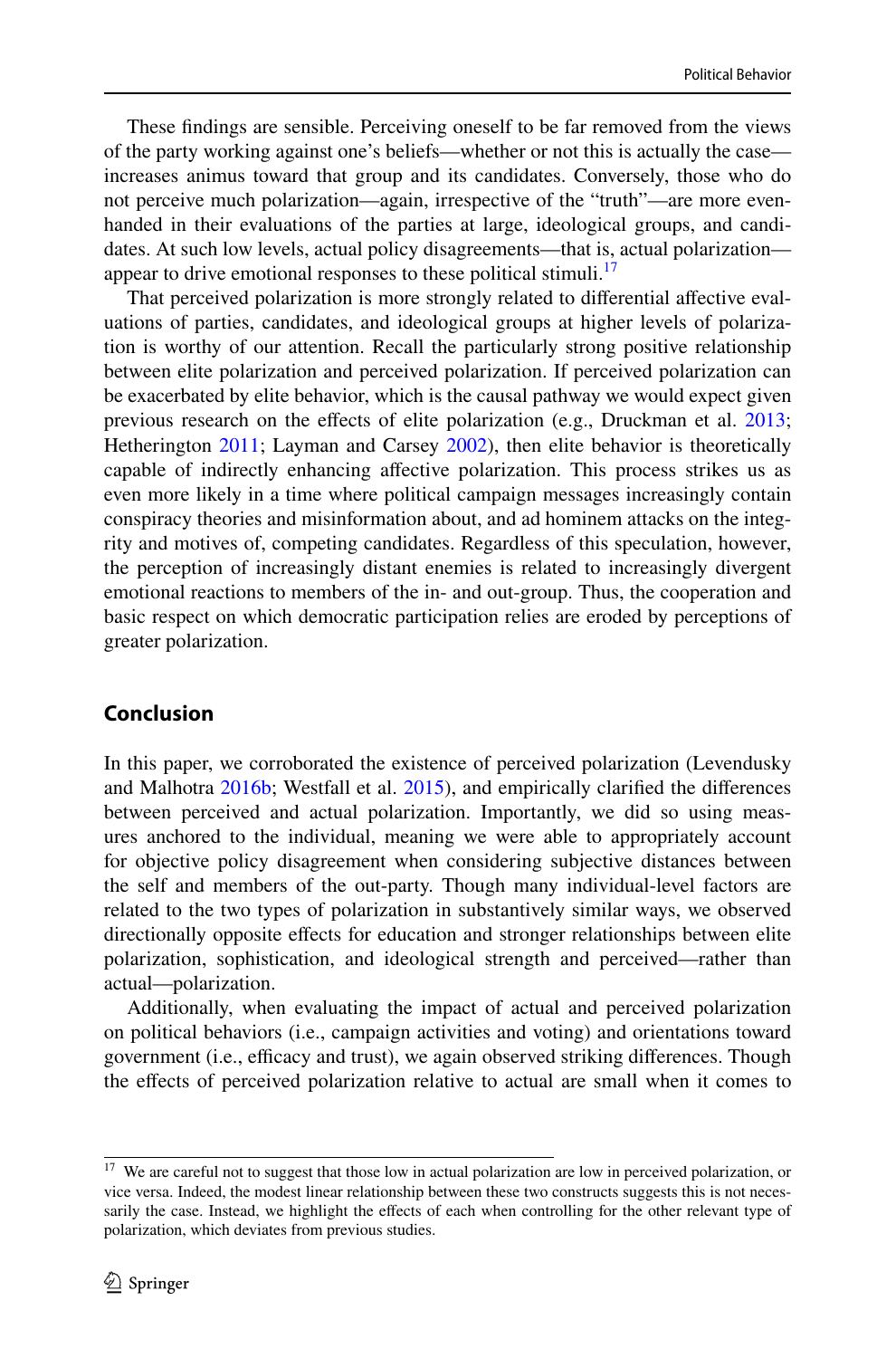efficacy, effects are statistically and substantively different in regard to participation, vote turnout, and trust in government. Perceived polarization is strongly positively related to voting and participation, and strongly negatively related to trust in government. Actual polarization is unrelated to campaign participation or trust, and negatively related to voting. Furthermore, when it comes to afective polarization—the type that is most agreed upon and, perhaps, most insidious given the intensity of emotional connections in political judgments—the effects are clear: perceived polarization has a discernible impact on diferential afective reactions to in- and outgroup stimuli.

Simply put: polarization—especially *perceived* polarization—matters. Rather than some innocuous perceptual bias that only uninterested or politically unsophisticated individuals engage in, perceived polarization is widespread and consequential. The greater the distance individuals perceive between themselves and the out-party, the more loathsome they feel toward out-party members and their representatives. And, the perceptual gulf between the self and others increases with sophistication, strength of attachments to parties, education, and elite polarization. Since some of these variables, such as elite polarization, are seeming fxtures of the political world, and others, such as sophistication and education, are usually considered normatively desirable individual level characteristics that should be promoted, more theoretical work must be done to understand the place and consequences of the perceptions of increasing polarization among members of the American mass public.

Though cross-sectional observational data are incapable of fully testing causality, the mere association between perceived polarization and afective divides is still worthy of further consideration. If perceived polarization is related to afective divides and sharper emotional reactions to the political candidates and parties, it follows that perceived polarization would exacerbate actual polarization, particularly of the afective sort. Emotional responses to central political stimuli—anger, fear, and disgust—each carry with them diferent implications about what ordinary individuals choose to learn about politics (Cliford and Jerit [2018](#page-23-26)), and how and when they interact with individuals who do not share the same political predispositions as them.

# **References**

- <span id="page-22-4"></span>Abramowitz, A. (2010). *The disappearing center: Engaged citizens, polarization, and American democracy*. New Haven: Yale University Press.
- <span id="page-22-0"></span>Abramowitz, A. I., & Saunders, K. L. (2008). Is polarization a myth? *The Journal of Politics*, *70*(02), 542–555.
- <span id="page-22-5"></span>Ahler, D. & Sood, G. (2018). The Parties in our heads: Misperceptions about party composition and their consequences. *Journal of Politics* .
- <span id="page-22-1"></span>Ahler, D. J. (2014). Self-fulflling misperceptions of public polarization. *The Journal of Politics*, *76*(3), 607–620.
- <span id="page-22-3"></span>Alford, John R., Hatemi, Peter K., Hibbing, John R., Martin, Nicholas G., & Eaves, Lindon J. (2011). The politics of mate choice. *The Journal of Politics*, *73*(2), 362–379.
- <span id="page-22-2"></span>Allport, G. W. (1954). *The Nature of Prejudice*. Cambridge: Addison-Wesley.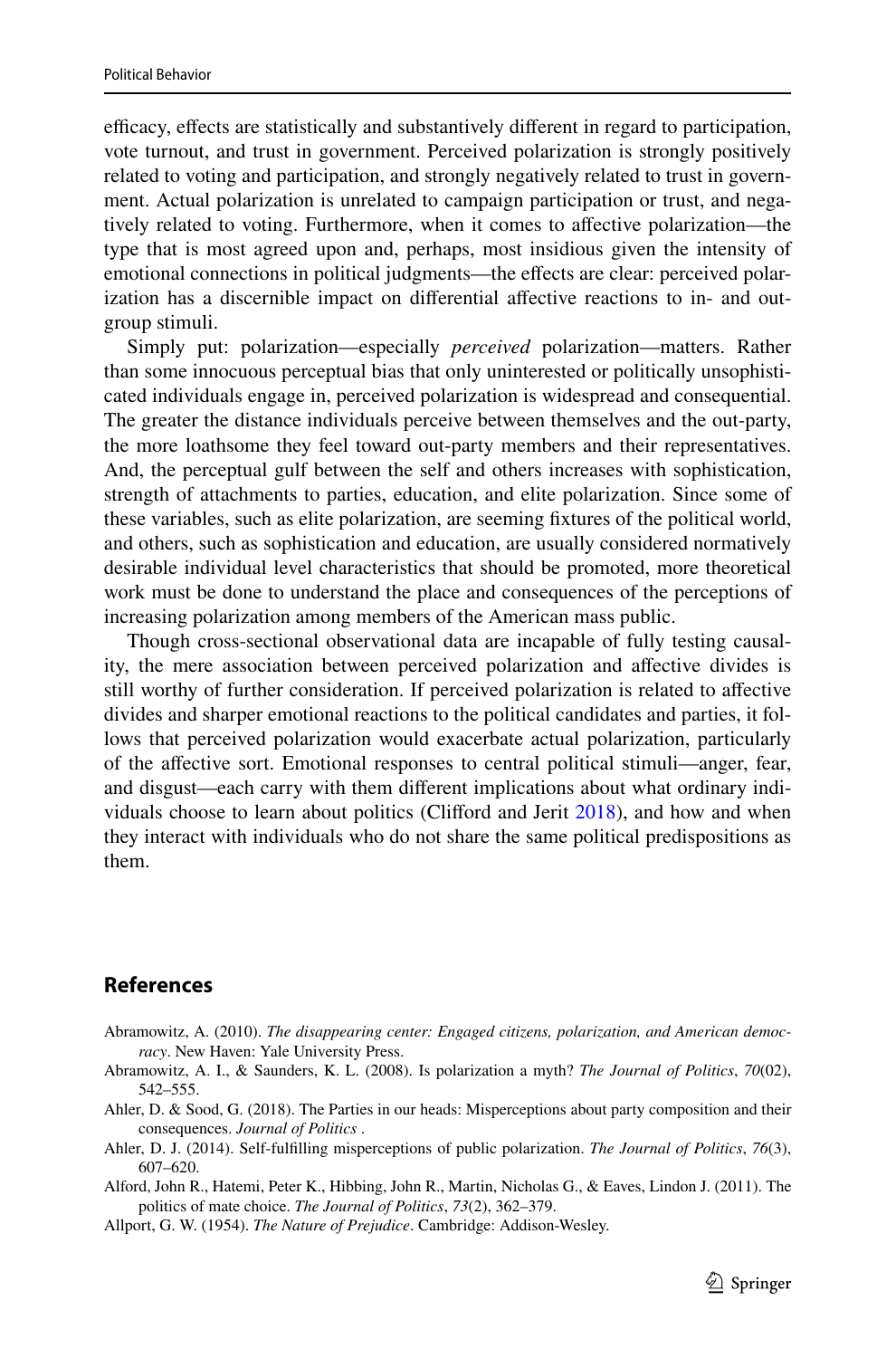- <span id="page-23-16"></span>Ansolabehere, S., Rodden, J., & Snyder, J. M. (2008). The strength of issues: Using multiple measures to gauge preference stability, ideological constraint, and issue voting. *American Political Science Review*, *102*(2), 215–232.
- <span id="page-23-11"></span>Bishop, B. (2009). *The Big Sort: Why the Clustering of Like-minded America is Tearing us Apart*. Boston: Houghton Mifin Harcourt.
- <span id="page-23-12"></span>Chapin, A. (2015). Republicans and democrats can't even agree on where to shop. *Racked*. 21 December 2015. [https://www.racked.com/2015/12/21/10633884/shopping-retailers-conservative-liberal.](https://www.racked.com/2015/12/21/10633884/shopping-retailers-conservative-liberal)
- <span id="page-23-26"></span>Cliford, S., & Jerit, J. (2018). Disgust, anxiety, and political learning in the face of threat. *American Journal of Political Science*, *62*(2), 266–279.
- <span id="page-23-17"></span>Davis, N. T. (2015). The role of Indiference in split-ticket voting. *Political Behavior*, *37*(1), 67–86.
- <span id="page-23-0"></span>DiMaggio, P., Evans, J., & Bryson, B. (1996). Have American's social attitudes become more polarized?'. *American Journal of Sociology*, *102*(3), 690–755.
- <span id="page-23-23"></span>Druckman, J. N., Peterson, E., & Slothuus, R. (2013). How elite partisan polarization affects public opinion formation. *American Political Science Review*, *107*(1), 57–79.
- <span id="page-23-22"></span>Federico, C. M. (2004). Predicting attitude extremity: The interactive effects of schema development and the need to evaluate and their mediation by evaluative Integration. *Personality and Social Psychology Bulletin*, *30*(10), 1281–1294.
- <span id="page-23-10"></span>Fiorina, M., & Levendusky, M. (2006). Disconnected: The political class versus the people. In D. Brady & P. Nivola (Eds.), *Red and blue nation? Characteristics, causes, and consequences of America's polarized Politics*. Washington, DC: Brookings Institution Press and the Hoover Institution Press.
- <span id="page-23-1"></span>Fiorina, M. P., & Abrams, S. J. (2008). Political polarization in the American public. *Annual Review of Political Science*, *11*, 563–588.
- <span id="page-23-6"></span>Goel, S., Mason, W., & Watts, D. J. (2010). Real and perceived attitude agreement in social networks. *Journal of Personality and Social Psychology*, *99*(4), 611.
- <span id="page-23-18"></span>Hetherington, M. J. (2008). Turned of or turned on? How polarization afects political engagement. *Red and Blue Nation*, *2*, 1–33.
- <span id="page-23-24"></span>Hetherington, M. J. (2011). Resurgent mass partisanship: The role of elite polarization. *American Political Science Review*, *95*(3), 619–631.
- <span id="page-23-19"></span>Hetherington, M. J., & Rudolph, T. J. (2015). *Why Washington won't work: Polarization, political trust, and the governing crisis*. Chicago: University of Chicago Press.
- <span id="page-23-5"></span>Huddy, L., Mason, L., & Aarøe, L. (2015). Expressive partisanship: Campaign involvement, political emotion, and partisan identity. *American Political Science Review*, *109*(01), 1–17.
- <span id="page-23-2"></span>Iyengar, S., Sood, G., & Lelkes, Y. (2012). Afect, not Ideology: A social identity perspective on polarization. *Public Opinion Quarterly*, *76*(3), 405–431.
- <span id="page-23-3"></span>Iyengar, S., & Westwood, S. J. (2015). Fear and loathing across party lines: New evidence on group polarization. *American Journal of Political Science*, *59*(3), 690–707.
- <span id="page-23-7"></span>Kenyon, T. (2014). False polarization: Debiasing as applied social epistemology. *Synthese*, *191*(11), 2529–2547.
- <span id="page-23-25"></span>Layman, G. C., & Carsey, T. M. (2002). Party polarization and 'confict extension' in the American electorate. *American Journal of Political Science*, *46*(4), 786–802.
- <span id="page-23-15"></span>Levendusky, M., & Malhotra, N. (2016a). Does media coverage of partisan polarization afect political attitudes? *Political Communication*, *33*(2), 283–301.
- <span id="page-23-9"></span>Levendusky, Matthew S., & Malhotra, Neil. (2016b). (Mis) perceptions of partisan polarization in the American public. *Public Opinion Quarterly*, *80*(S1), 378–391.
- <span id="page-23-14"></span>Levendusky, M. S., & Pope, J. C. (2011). Red states versus blue states: Going beyond the mean. *Public Opinion Quarterly*, *45*(2), 227–248.
- <span id="page-23-4"></span>Mason, L. (2015). I disrespectfully agree: The diferential efects of partisan sorting on social and issue polarization. *American Journal of Political Science*, *59*(1), 128–145.
- <span id="page-23-13"></span>McDermott, R., Tingley, D., & Hatemi, Peter K. (2014). Assortative mating on ideology could operate through olfactory cues. *American Journal of Political Science*, *58*(4), 997–1005.
- <span id="page-23-21"></span>Moral, M. (2017). The bipolar voter: On the efects of actual and perceived party polarization on voter Turnout in European multiparty democracies. *Political Behavior*, *39*(4), 935–965.
- <span id="page-23-20"></span>Palfrey, T. R., & Poole, K. T. (1987). The relationship between information, ideology, and voting behavior. *American Journal of Political Science*, *31*(3), 511–530.
- <span id="page-23-8"></span>Pronin, E., Puccio, C., & Lee, R. (2002). Understanding misunderstanding: Social psychological perspectives. In T. Gilovich, D. Grifn, & D. Kahneman (Eds.), *Heuristics and biases: The psychology of intuitive judgment*. Cambridge: Cambridge University Press.